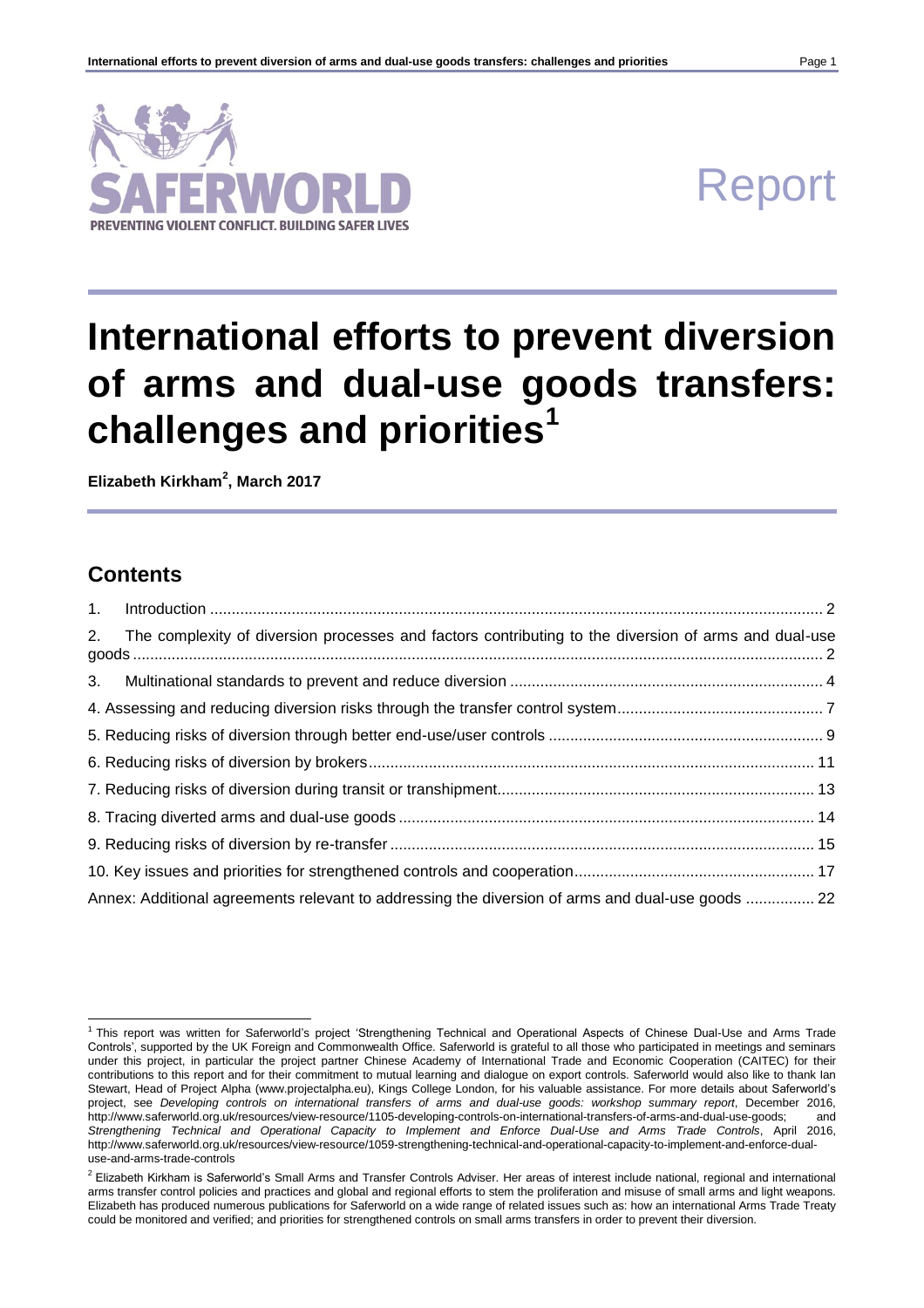# <span id="page-1-0"></span>**1. Introduction**

Diversion is one of the greatest challenges to the responsible regulation of the international trade in arms and dual-use goods. The diversion of conventional arms from the state and into the hands of unauthorised end-users such as non-state actors (including armed groups) is a major cause for concern in regions of conflict and instability. In the absence of such diversion, it is likely that a number of current conflicts would significantly shrink in scale and intensity, leading to a reduction in the harm done to civilian populations in particular. The diversion of dual-use goods is known to have contributed to illicit and clandestine weapons of mass destruction (WMD) programmes as well as supporting military programmes in states that are subject to United Nations (UN) Security Council sanctions, including arms embargoes. Preventing the diversion of dualuse goods would significantly limit the scope of such programmes and could help to reduce tensions and to build confidence among states in potentially unstable regions.

Compounding these problems are the challenges associated with controlling transfers of arms and dual-use technologies. The extent and application of controls in this area is unclear, with particular debate centring on how to exercise control over transfers of technologies that are derived from open-source information containing fundamental theoretical or experimental investigative research – so-called 'basic scientific research'. Moreover, the transfer of technology by intangible means (i.e. electronically) poses further oversight and enforcement challenges. As such, controls in this area are particularly reliant on self-policing by the scientific and industrial sectors backed up by compliance checks by government authorities. Identifying and preventing diversion of intangible technology thus adds a further layer of complexity to ongoing efforts to prevent diversion. This report is concerned primarily with preventing the diversion of tangible arms and dual-use goods.

Efforts to highlight and tackle the diversion of arms and dual-use goods have been underway for more than two decades in response to the growing threat from the proliferation of all types of weapons – from small arms and light weapons (SALW) to WMD. During this time, a succession of UN Reports – including on the implementation of UN Security Council sanctions – has drawn attention to the problem of diversion and highlighted the complex web of actors and processes that are often involved.

Despite an increasing awareness of the problem, there is much that remains to be done in order to further international understanding of the motivations and mechanisms that encourage and facilitate diversion of arms and dual-use goods. This paper contributes to the debate as to how, and to what ends, the diversion of arms and dual-use goods takes place in order to help develop a wider appreciation of the measures required to tackle this problem.<sup>3</sup> It begins by exploring the complex nature of diversion and some of the challenges faced by those who seek to tackle the phenomenon, before reviewing current international agreements that seek to prevent and reduce diversion. It then considers the variety of ways in which arms and dual-use goods transfers may be diverted and explores options for mitigating the associated risks. The paper ends by setting out some priorities for states seeking to make an impact on the diversion of arms and dual-use transfers. The report touches on the developing international norms around preventing unauthorised technology transfer; however the bulk of the ensuing discussion centres upon diversion in relation to the trade in tangible goods.

It is important to recognise, however, that the measures outlined in this report can only make a meaningful contribution towards the goal of preventing diversion if those government and non-government actors involved in regulating and conducting the trade in arms and dual-use goods are prepared to act in good faith and to implement appropriate provisions in both spirit and letter.

# <span id="page-1-1"></span>**2. The complexity of diversion processes and factors contributing to the diversion of arms and dual-use goods**

While there are general, often relatively superficial understandings of the problem, there is no universally accepted definition of diversion as it relates to the ownership or possession of conventional arms and dualuse goods. This reality was highlighted during the Arms Trade Treaty<sup>4</sup> (ATT) negotiations of 2012 and 2013,

 3 This paper, in part, draws upon an in-depth report discussing diversion issues relating to small arms and light weapons. See *Preventing diversion of small arms and light weapons: Issues and priorities for strengthened controls*, Owen Greene and Elizabeth Kirkham, Saferworld/Biting the Bullet, 2009.

http://www.saferworld.org.uk/resources/view-resource/376-preventing-diversion-of-small-arms-and-light-weapons

<sup>4</sup> The text of the Arms Trade Treaty can be found at https://unoda-web.s3-accelerate.amazonaws.com/wp-content/uploads/2013/06/English7.pdf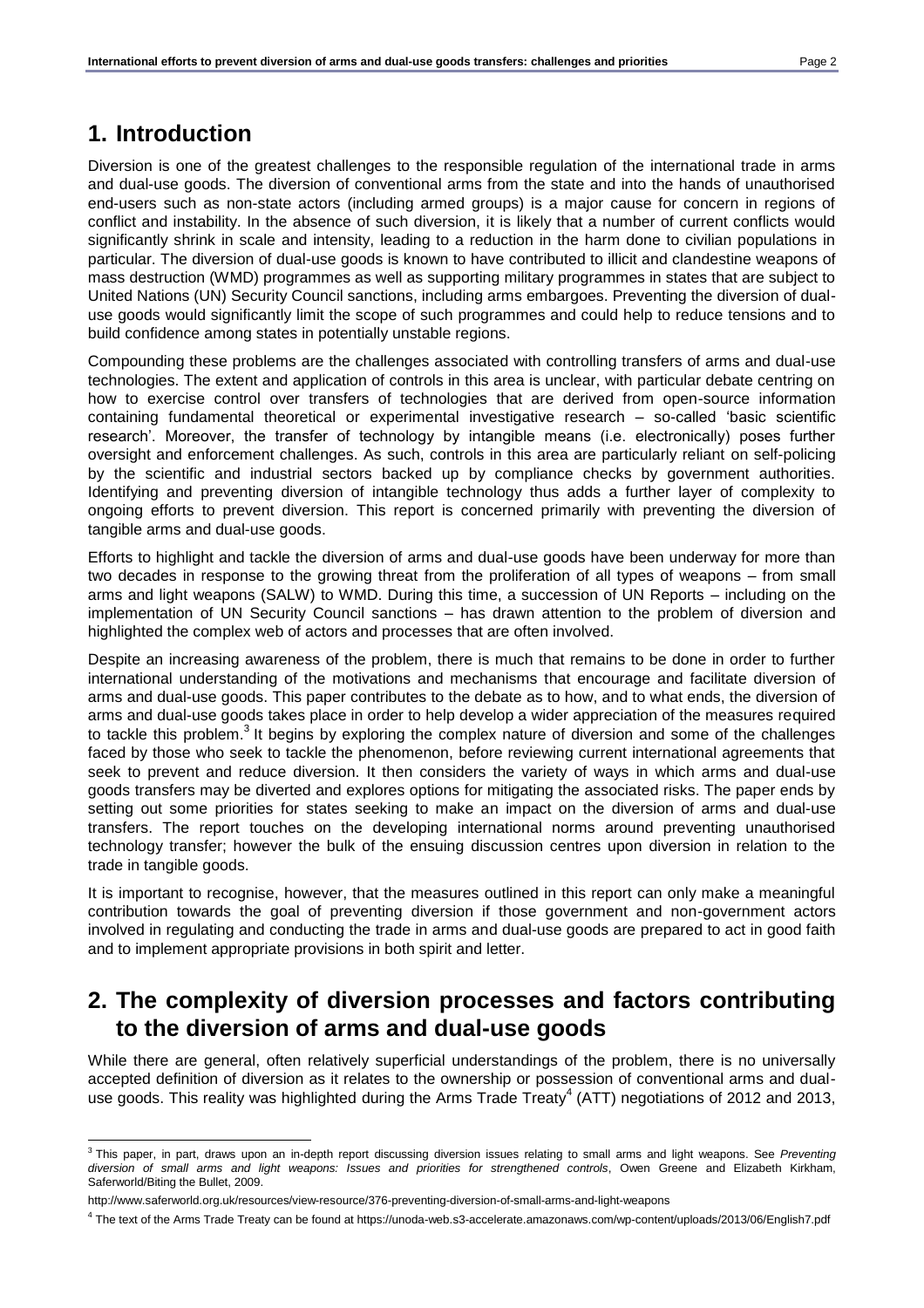where debate centred on whether diversion should be considered as taking place from an authorised enduser, or should be framed in terms of authorised end-use, or both.

## **I. Diversion from authorised end-user**

Diversion from an authorised end-user can occur in a number of different contexts and in different ways. Broadly speaking, diversion can take place as follows:

- Diversion from state stockpiles/facilities can occur:
	- o by theft (often small-scale)
	- $\circ$  through seizure (e.g. capture of state armouries during conflict or on the battlefield)
	- $\circ$  through sale or re-transfer (by government or government officials) in contravention of enduse undertakings
- Diversion between state forces/agencies (reassignment)
- Diversion from private stocks/sources can occur:
	- o by theft
	- o through unauthorised sale or re-transfer
- Diversion during transfer (transit) to an authorised recipient.

However, within each of these contexts there are many factors and circumstances that complicate any assessment of diversion and the formulation of appropriate responses. These include, but are not limited to:

- the extended time-frame during which diversion may take place (i.e. diversion of arms/dual-use goods transfers may occur during transit, or immediately upon arriving with the authorised end-user; it may also take place some months or even years later)
- the potential for a range of actors, both government and non-government, to be involved in diversion
- the potential for diversion to be a deliberate premeditated act on the part of a state, group or individual, or to be the result of loss, theft or neglect
- the different perspectives that exist among supplier and recipient states as to whether recipient states have the right to re-transfer or reassign arms or dual-use goods that have been purchased legally
- the need for all states involved in the transfer (from export, import and transit to transhipment and brokering) to play an important role in preventing and responding to diversion.

## **II. Diversion from authorised end-use**

Diversion from authorised end-use primarily concerns the actions or jurisdiction of state authorities and, as such, it remains a contested area. Exporting states often require importing authorities to subscribe to an enduse or end-user undertaking, which may include a pledge not to use the items for certain proscribed purposes – for example in the manufacture of WMDs or in violation of international law. Whereas some states accept such constraints on their use of imported arms and dual-use goods, others do not, arguing that once they take lawful possession of any such items they are fully entitled to use them as they see fit. In the latter case, the onus falls upon the exporting state to conduct a thorough and detailed pre-licensing risk assessment and to refuse the transfer of arms and dual-use goods where there is a significant risk of their diversion for what the exporting state regards as unauthorised purposes.

The diversion of arms and dual-use goods is widely recognised as undesirable, so states are generally willing to discuss measures to tackle the problem. However, the lack of a universal definition or understanding of what constitutes diversion presents a key obstacle to concerted international action.<sup>5</sup> Moreover, most of the discussions that take place on the issue of diversion do so within the main proliferation technology control regimes<sup>6</sup> which do not include all current and potential future suppliers of arms and dual-use goods. This means that a significant number of states with a potential interest in preventing and combating diversion are not included in international conversations on these issues. Only by sharing information on all manifestations of the problem among all concerned states will a convergence of

l <sup>5</sup> Some attempts have been made to define diversion, particularly of arms. One definition reads: *"Arms diversion is the process by which holdings or transfers of arms (including associated parts, components and ammunition) that are authorised by relevant State(s), and are subject to their legal controls, are acquired by or delivered to unauthorised end-users.*" See Greene and Kirkham, Saferworld, Ibid.

<sup>&</sup>lt;sup>6</sup> The main proliferation technology control regimes include the Nuclear Suppliers Group (NSG), the Australia Group (which deals with export control of chemical and biological agents), the Missile Technology Control Regime (MTCR), and the Wassenaar Arrangement (which deals with export control of conventional arms and related dual-use goods and technologies).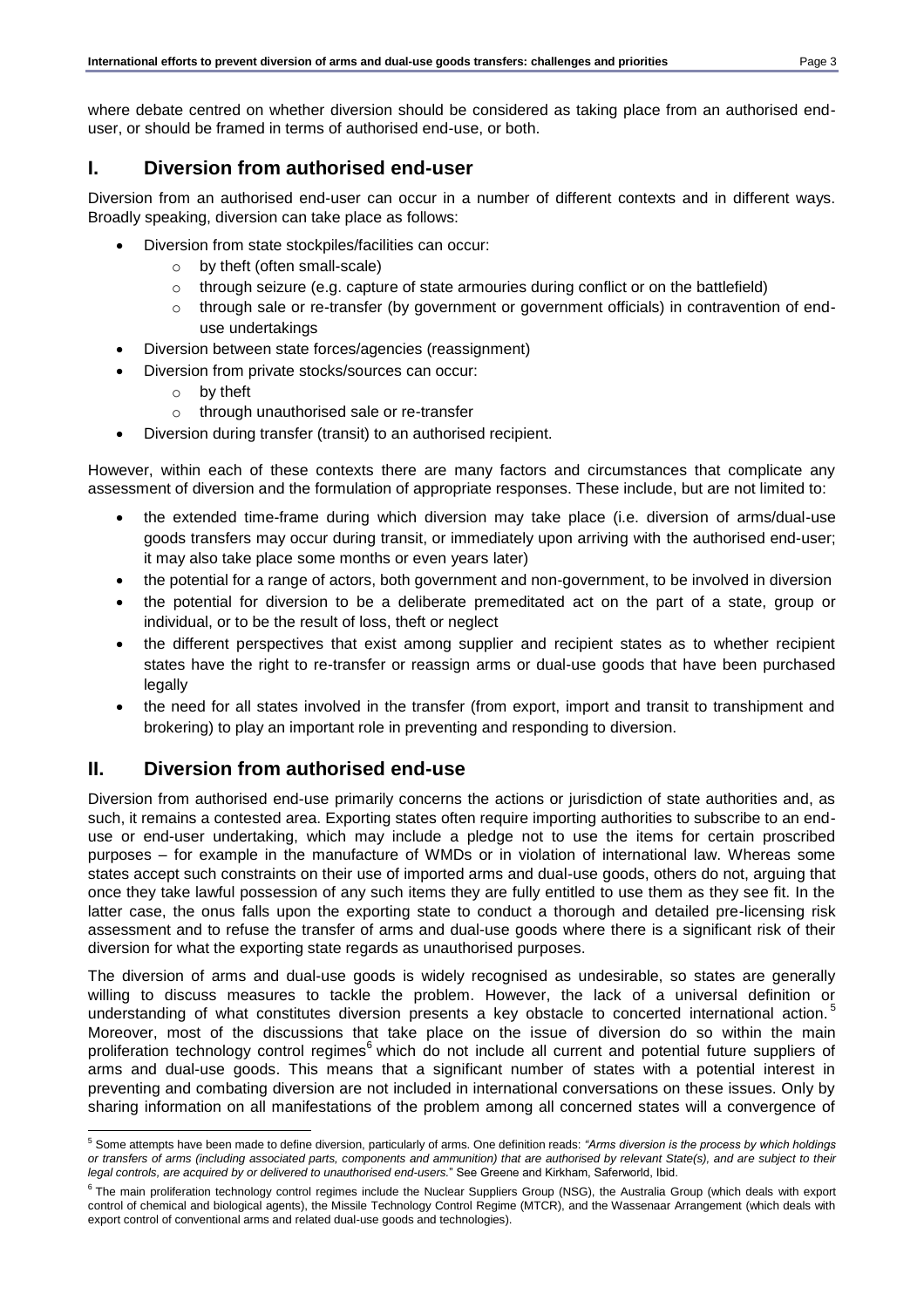opinion be possible, paving the way for practical international action to tackle diversion of conventional arms and dual-use goods.

# <span id="page-3-0"></span>**3. Multinational standards to prevent and reduce diversion<sup>7</sup>**

## **I. Dual-use goods**

In the context of the international trade in dual-use goods, diversion has been a significant issue for several decades, although specific measures to tackle the problem have developed somewhat gradually over time as concern has grown regarding the proliferation of WMD – and in particular nuclear weapons.

The most significant international actor in this area is the Wassenaar Arrangement.<sup>8</sup> This body was established in 1996, inter alia to promote transparency and greater responsibility among states in relation to transfers of conventional arms and dual-use goods – including by preventing their diversion. Since its inception, a range of non-binding best-practice guidelines have been adopted in order to give practical effect to the aims of the Wassenaar Arrangement. These incorporate measures that would be useful in preventing and combating diversion of dual-use goods, and include the following.

## *The 2016 Best Practices for Effective Enforcement<sup>9</sup>*

This document sets out a range of measures for effective export control enforcement (including related brokering, transit and transhipment activities) with respect to preventive enforcement measures, effective penalties, investigations and international cooperation and information exchange. Preventive enforcement measures include provisions relating to:

- threat (risk) assessment techniques for evaluating parties in a proposed export transaction
- consignee, end-use and end-user confirmation
- assurances regarding the end-use and the non-transfer/re-export of licensed items
- consignment and documentation checks
- documentary or on-site confirmation of delivery of items
- conducting export control outreach programmes and encouraging internal compliance programmes among industry
- penalties for violations of transfer controls
- training and adequate resources for law enforcement.

Participating states are also encouraged to share a range of information relevant to the conduct and enforcement of export controls both bilaterally and in the context of multilateral export control arrangements.

## *The 2006 Best Practices for Implementing Intangible Transfer of Technology Controls<sup>10</sup>*

This document emphasises the need to control transfers of technologies for conventional weapons and dualuse goods. While acknowledging the 'inherent complexities' of intangible technology transfers (ITT), the Participating States agree to include clear controls on ITT in their national laws and regulations, setting out what constitutes an ITT export and when it can be said to have occurred. At the same time, it is noted that such controls should not apply to information that is in the public domain or to basic scientific research. The guidelines further agree upon the need to promote awareness of ITT controls within industry and academia, including through targeted outreach efforts, and encouraging the adoption of internal compliance programmes and proper record-keeping. The need for authorities to carry out regular compliance checks on relevant entities is highlighted while surveillance and monitoring is proposed for those entities suspected of carrying out unauthorised ITT. Finally, Participating States are encouraged to exchange information in relation to suspicious attempts to acquire controlled technologies.

 $^7$  A summary of additional instruments and agreements with relevance to efforts to tackle diversion can be found in the Annex to this report.

<sup>&</sup>lt;sup>8</sup> See www.wassenaar.org/

<sup>&</sup>lt;sup>9</sup> The Wassenaar Arrangement Best Practices for Effective Enforcement were first agreed in 2000 and amended in 2016. The current version is available a[t http://www.wassenaar.org/wp-content/uploads/2016/12/Best-Practices-for-Effective-Export-Control-Enforcement-1.pdf](http://www.wassenaar.org/wp-content/uploads/2016/12/Best-Practices-for-Effective-Export-Control-Enforcement-1.pdf)

<sup>10</sup> See [http://www.wassenaar.org/wp-content/uploads/2015/06/ITT\\_Best\\_Practices\\_for\\_public\\_statement\\_2006.pdf](http://www.wassenaar.org/wp-content/uploads/2015/06/ITT_Best_Practices_for_public_statement_2006.pdf)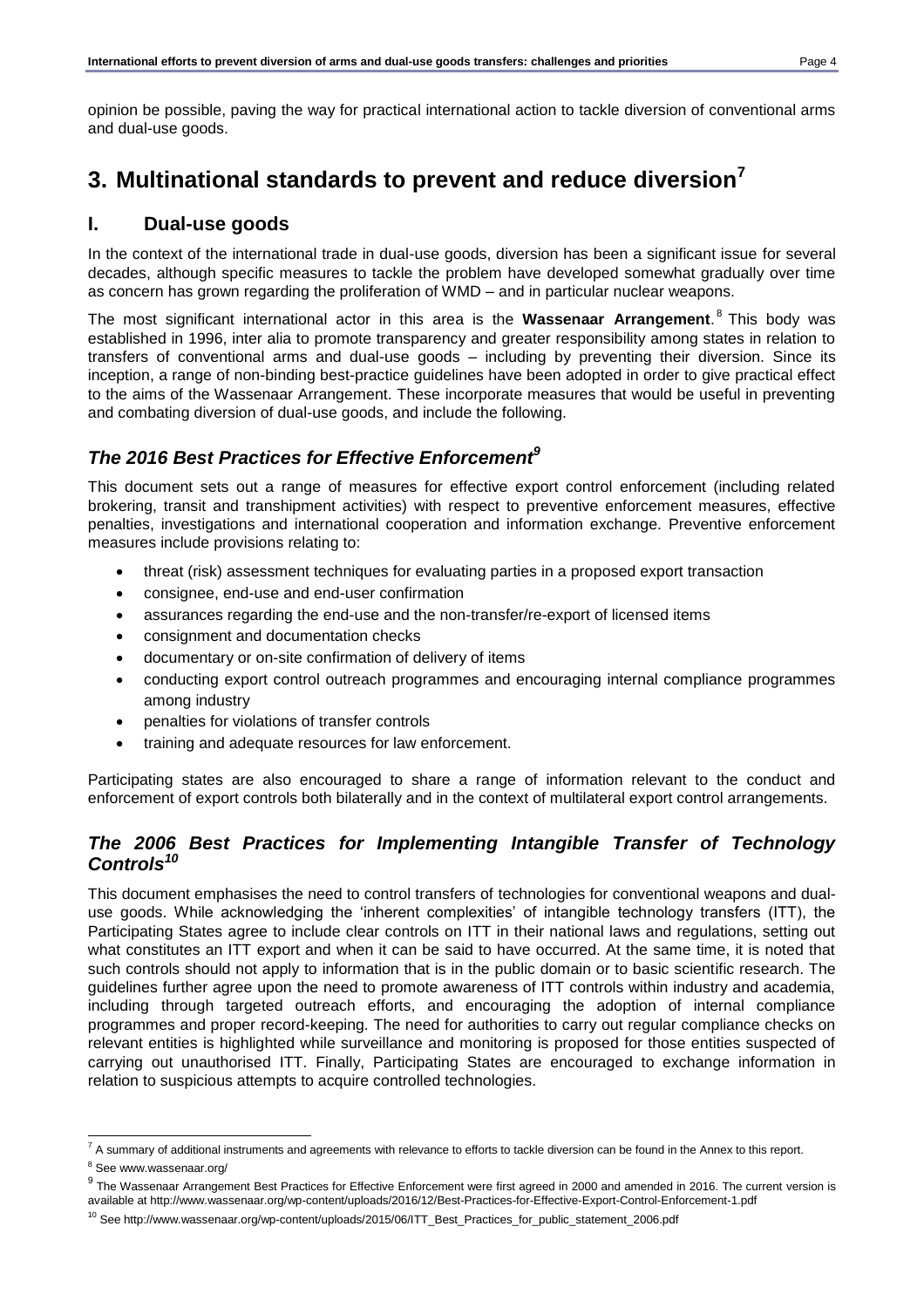## *The 2007 Statement of Understanding on Implementation of End-Use Controls for Dual-Use Items<sup>11</sup>*

This statement argues that a proper evaluation of each export licence application is an essential part of efforts to reduce diversion risks. As such, the case is made for intelligent risk management and the evaluation of the sensitivity of a proposed export. Dividing an export licence application into three phases – pre-licence phase, application procedure, and post-licence phase – an Annex to the statement outlines a series of 'basic elements' and 'additional elements' that may be applied on a case by case basis by the 'competent authority' on the one hand, and by the 'exporter' on the other. A range of measures are included from a 'plausibility check' on information provided in an export licence application to post shipment controls (PSC) where follow-up checks are carried out on the use of the goods once they have reached their final destination.

# *The 2015 Best Practice Guidelines for Transit or Transhipment<sup>12</sup>*

These guidelines specifically address the problem of diversion of both dual-use goods and conventional arms. Specified provisions include the need for:

- adequate and effective transfer control legislation which enables the interdiction, seizure and disposal of suspect shipments
- a transfer control/authorisation process to be applied to arms and dual-use goods as well as unlisted goods where there are concerns over their end-use
- information exchange, particularly between exporting and importing states
- an intelligence-led approach to identifying potential cases involving diversion
- outreach programmes for inter alia industry, brokers and freight forwarders
- training for customs and law enforcement officials and enhanced cooperation among relevant agencies
- the adoption of technical solutions, including screening of cargo
- information exchange between states on relevant policies and practices.

# **II. Conventional arms**

Whereas efforts to prevent the diversion of dual-use goods have been primarily driven by states that have high-tech military and industrial manufacturing bases, similar efforts in the field of conventional arms have been shared more broadly.

The 2005 **International Instrument to Enable States to Identify and Trace, in a Timely and Reliable**  Manner, Illicit Small Arms and Light Weapons<sup>13</sup> (ITI) is particularly relevant to efforts to tackle the diversion of SALW and provides an important global framework for the tracing of illicit SALW. Its main obligations include:

- a requirement that each SALW should be uniquely marked at the time of manufacture stipulating the minimum contents, characteristics and placements of marks; it also strongly recommends that weapons also be marked at the time of import given that this significantly increases the likelihood and timeliness of a successful trace
- a requirement to establish and maintain accurate and comprehensive records for all marked SALW within their territory or under their jurisdiction – manufacturing records must be kept for at least thirty years; all other records must be kept for at least twenty years; however, to 'the extent possible', states – have undertaken to retain such records indefinitely
- a requirement that states respond in a timely and reliable manner to any legitimate request for a trace by a state which has seized or discovered illicit SALW.

The Arms Trade Treaty (ATT)<sup>14</sup>, which entered into force in December 2014, provides a legally-binding framework for global efforts to tackle diversion of conventional arms and, in this regard, is undoubtedly the most significant instrument that has been concluded to date. Article 11 of the ATT takes a comprehensive

 $\overline{a}$ <sup>11</sup> Se[e http://www.wassenaar.org/wp-content/uploads/2015/06/End-Use\\_Controls\\_for\\_Dual-Use\\_Items.pdf](http://www.wassenaar.org/wp-content/uploads/2015/06/End-Use_Controls_for_Dual-Use_Items.pdf)

<sup>12</sup> See<http://www.wassenaar.org/wp-content/uploads/2015/12/Best-Practice-Guidelines-for-Transit-and-Transshipment.pdf>

<sup>13</sup> Se[e http://www.poa-iss.org/InternationalTracing/ITI\\_English.pdf](http://www.poa-iss.org/InternationalTracing/ITI_English.pdf)

<sup>14</sup> See *Arms Trade Treaty*, Ibid.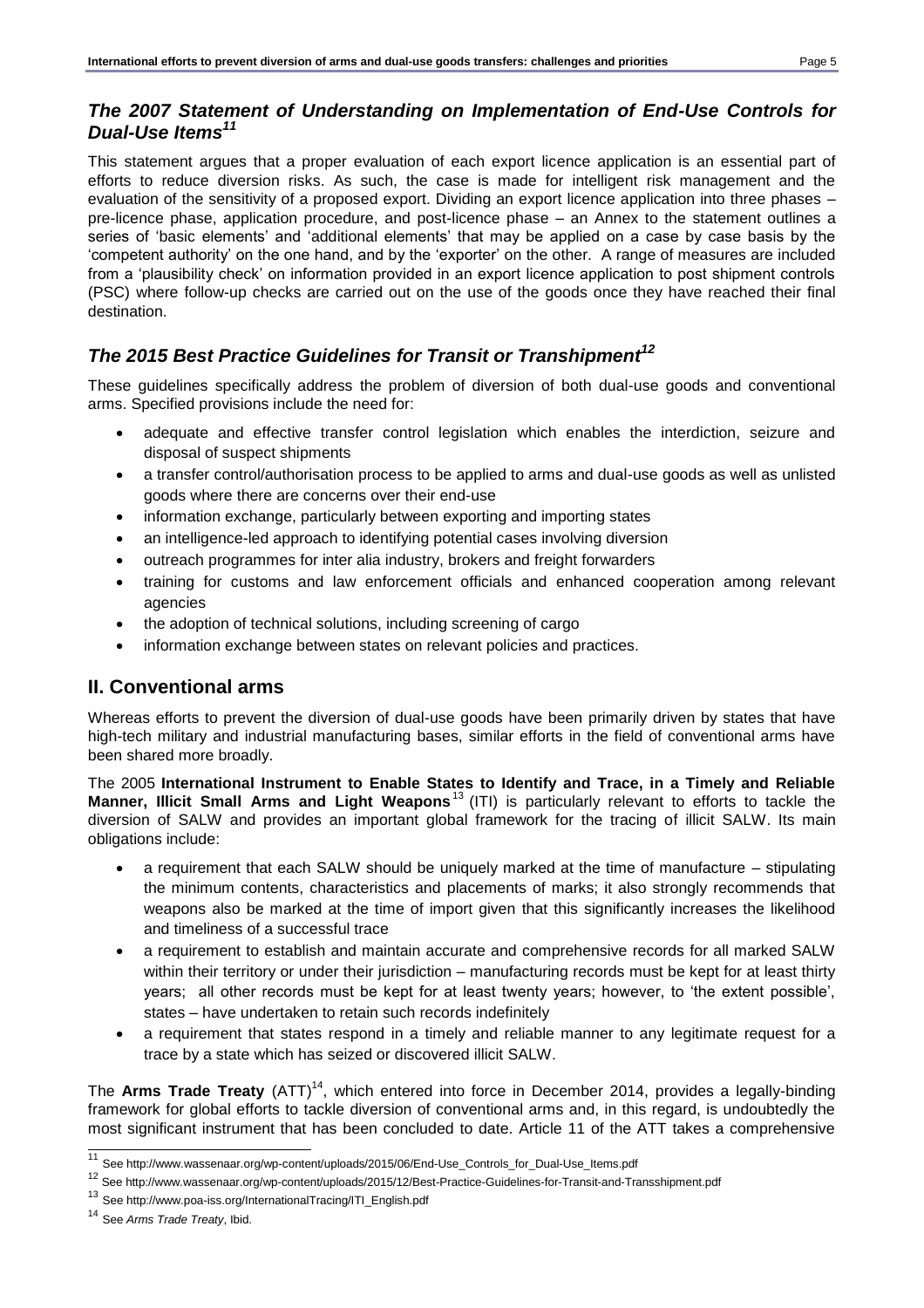approach to the issue of diversion and acknowledges the responsibility of all states in the arms transfer chain to prevent it, although it draws particular attention to the key role that exporting states have in preventing and combating diversion.<sup>15</sup> Exporting states are also required to assess the risk of diversion and to consider mitigation measures that may be adopted jointly by exporting and importing states. While there is no explicit obligation to refuse an export where there is judged to be a risk of diversion, Article 11 is nevertheless clear on the imperative to prevent diversion by whatever means are necessary. Prevention measures cited include 'examining the parties involved in an export, requiring additional documentation, certificates, assurances, not authorising the export'. In addition, Article 11 also calls upon States Parties to respond to cases of diversion by taking appropriate measures, and to alert other States Parties that may potentially be affected.

In addition to agreements that seek to prevent the diversion of dual-use goods and technology (see above), the **Wassenaar Arrangement** has also issued a series of recommendations that are relevant to preventing diversion of conventional arms transfers.<sup>16</sup> These include:

- the 2002 **Best Practice Guidelines for Exports of SALW**<sup>17</sup> (amended 2007) which require Participating States to take account of the risk of diversion or re-export of SALW, particularly to terrorists, when considering exports
- the 2003 **Elements for Export Controls of Man-Portable Air Defence Systems (MANPADS)** (amended 2007)<sup>18</sup> which address the risk of diversion or misuse of exports within the recipient country in addition to the potential for re-transfer, loss, theft and diversion
- the 2003 Elements for Effective Legislation on Arms Brokering<sup>19</sup> (amended 2016) wherein Participating States agree to strictly control the activities of brokers within their jurisdiction.

In 2005, the Wassenaar Arrangement agreed on a consolidated indicative list of **End-User Assurances Commonly Used**<sup>20</sup> which sets out a list of requirements for end-user certification by exporting states, including:

- an undertaking on the part of the final end-user not to tranship or re-export the goods
- a clause that prohibits re-export of the goods without approval from the original exporting country
- an assurance from the final end-user that any re-export will be done under its own authority
- an undertaking from the final end-user that they will not divert or relocate the goods to another location within country.

The agreements, guidelines, treaties and conventions referred to above (see also the Annex to this report) clearly illustrate the extent to which the issue of diversion has been deliberated by states, and could provide a solid foundation for international efforts to tackle the problem. This points to three particular priorities. Firstly, those states that have subscribed to any or all international measures to prevent and combat diversion must take steps to adopt these commitments in full within their national arms transfer control systems. Secondly, they must act in good faith in the implementation of these measures so as to ensure that arms and dual-use goods are not diverted to non-state actors, including armed groups, or for violations of international law. Thirdly, as noted above, multilateral discussions on ways and means of identifying and addressing diversion should be expanded to include all states with a serious interest in these issues thereby helping to disseminate international good practice more widely.

In furtherance of these aims, the following sections of this report seek to highlight the various ways and contexts in which diversion of arms and dual-use goods can occur, while drawing upon existing best practice in seeking to prevent and combat this phenomenon.

 $\overline{a}$ <sup>15</sup> Article 11.2 of the ATT obliges that "[t]he exporting State Party shall seek to prevent the diversion of the *transfer* of conventional arms…" [emphasis added] thus emphasising the responsibility of exporting States throughout the transfer chain.

<sup>16</sup> See<http://www.wassenaar.org/public-documents/>

<sup>17</sup> See [http://www.wassenaar.org/wp-content/uploads/2015/06/SALW\\_Guidelines.pdf](http://www.wassenaar.org/wp-content/uploads/2015/06/SALW_Guidelines.pdf)

<sup>18</sup> See<http://www.wassenaar.org/wp-content/uploads/2015/06/Elements-for-Export-Controls-of-Manpads.pdf>

<sup>19</sup> See<http://www.wassenaar.org/wp-content/uploads/2016/12/Best-Practices-for-Effective-Legislation-on-Arms-Brokering-1.pdf>

<sup>&</sup>lt;sup>20</sup> See [http://www.wassenaar.org/wp-content/uploads/2015/06/End-user\\_assurances\\_as\\_updated\\_at\\_the\\_December\\_2005\\_PLM.pdf](http://www.wassenaar.org/wp-content/uploads/2015/06/End-user_assurances_as_updated_at_the_December_2005_PLM.pdf) This agreement was elaborated and supplemented in 2014 by the *Introduction to End-User/End-Use Controls For Exports of Military List Equipment*  <http://www.wassenaar.org/wp-content/uploads/2015/06/End-User-Use-Controls-Export-ML-Equipment.pdf>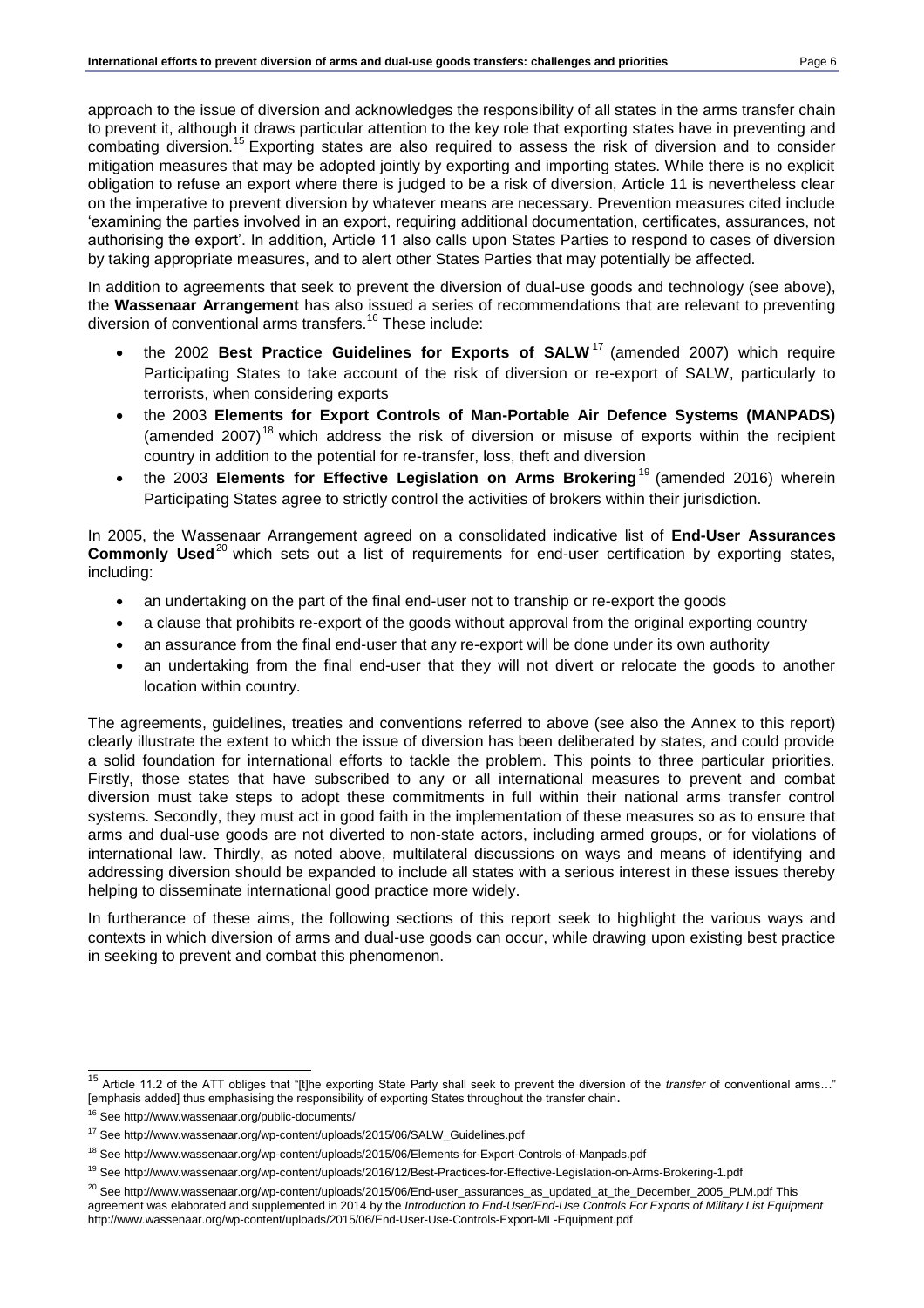# <span id="page-6-0"></span>**4. Assessing and reducing diversion risks through the transfer control system**

Any effective national system for controlling transfers of arms and dual-use goods and for preventing their diversion will be composed of a number of different elements, including:

- legislation that provides a legal basis for controlling international transfers of conventional arms
- a competent authority responsible for administering the system
- a control list of items subject to authorisation
- a licensing or authorisation system
- a risk assessment process whereby the risks associated with a proposed transfer are assessed
- enforcement capacities
- outreach to industry so that they are fully aware of their obligations and responsibilities within the transfer control system.

With respect to outreach to industry, in some cases exporters of dual-use goods may not be fully aware of how the goods may be used, or may fail to understand the motivations or intentions of a prospective recipient. Such risks can be reduced by conducting education and outreach activities with exporters before export activities can occur.

China offers interesting experience in this regard. According to current Chinese laws and regulations, a business owner must apply to the Ministry of Commerce (MOFCOM) for registration before they can seek authorisation for the export of dual-use goods. In submitting the registration application, the business owner must provide proof of the following:

- that they have an operation licence from the Chinese government
- that they have no outstanding criminal or administrative penalties for illegal business activities within the past three years
- that they understand the performance, parameters and main uses of the items for which an export licence is sought
- that their business has a department or agency for managing exports and after-sales services.

If these requirements are satisfied, MOFCOM will then issue a certificate of registration to eligible business owners. This certificate must be presented when applying for an export license for dual-use goods. This registration system allows the exercise of pre-export supervision, ensuring that exporters understand the uses to which their goods may be put and that they take responsibility for after-sales service. In addition, MOFCOM has also published a number of guides and manuals on the export of dual-use goods in order to support the communication of policy with respect to dual-use exports and to provided exporters with information on registration, export licences, customs clearance processes and other related matters. This supervision and education of exporters has helped China prevent and reduce risks associated with the transfer of dual-use goods.

Notwithstanding the role of industry, the principal responsibility for controlling transfers and preventing diversion of arms and dual-use goods falls to government authorities and centres upon a rigorous transfer licensing or authorisation process. An international transfer of arms or dual-use goods cannot legally take place without the specific authorisation of a competent government authority in the exporting state and possibly also in importing and transit states, or those that are a locus for brokering or transportation agents. A full and proper assessment of the risks of diversion of arms and dual-use goods should be a central part of any such transfer authorisation process, particularly on the part of the exporting state – although the responsibility to prevent diversion falls to all those in the transfer chain.

Assessing the risk of diversion of proposed arms and dual-use goods transfers to well-known partners or allies trusted to have high standards of controls and a good track-record of compliance with agreements, and using established and well-regulated shipment arrangements, will not be particularly challenging. However, not all transfers are like this. Particular care is required with regard to assessing licence applications for arms or dual-use transfers to an unfamiliar end-user in a country whose control systems and officials may not be well-known, where the recipient is a non-state actor and/or where a variety of brokering, transportation or freight-forwarding agents are involved. Particular care should be taken in cases where either the importing country or transit countries are near conflict zones or are in regions where controls may be weak.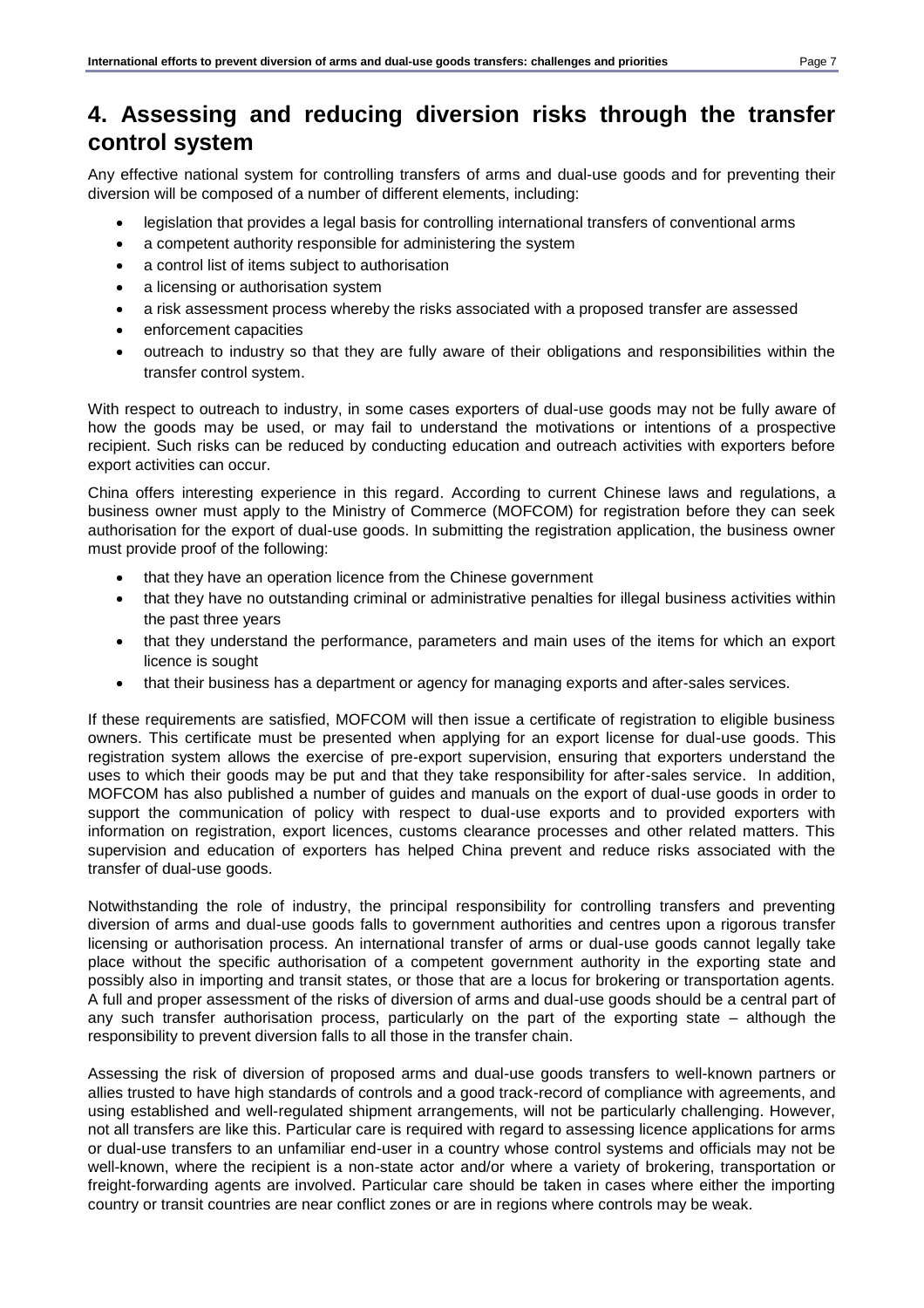When assessing an application for the export of arms and dual-use goods, some proposed transfers may be ruled out virtually at first glance. For example, if the proposed destination country or end-user is ruled out for national foreign policy reasons or because they do not meet the standards set by national criteria for export controls or relevant international obligations such as the need to adhere to UN Security Council arms embargoes. It is also important to encourage companies wishing to obtain an export authorisation to explore any obvious restrictions that may apply so as to avoid applying for a transfer licence that would never be granted. Given that such cases can provide intelligence that is useful for supporting non-proliferation efforts, it will also be important for companies involved in the transfer of arms and dual-use goods to inform the government of any suspicious activities in this regard.

Beyond such general considerations, a systemic risk assessment for proposed arms and dual-use exports should include the following.

**Checking for forged or inauthentic documentation – whether importation certificates, transit state approvals, or end-user or end-use documentation***.* Government authorities need to be alert to the possibility that documentation submitted in support of an export application may be forged, corruptly approved, or not authorised according to proper procedures. Often this can be revealed by elementary checks using existing information databases, the internet and telephone. However, unless licensing officials are thoroughly familiar with the required documentation, approved signatories and regulatory procedures of all parties to the transfer, some direct confirmation is likely to be necessary.

**Assessing the legitimacy and credibility of the stated end-user and end-use.** The risk of diversion will be substantial if the stated end-user or end-use is not legitimate nor credible. It is important for exporter governments and companies to remain vigilant and look for certain warning signs or 'red flags' which help gauge how serious the risks of diversion are. For example, an application to export sensitive nuclear dualuse goods to a state with an unsafeguarded nuclear power programme and with known nuclear weapon aspirations raises obvious warning signs, pointing to the possibility that the items could be diverted internally for illicit purposes. The US Government has identified a number of such red flag indicators, including:

- the customer or purchasing agent is reluctant to offer information about the end-use of the item
- the product's capabilities do not fit the buyer's line of business
- the item ordered is incompatible with the technical level of the country to which it is being shipped
- the customer is willing to pay cash for a very expensive item
- the customer is unfamiliar with the product's performance characteristics
- routine installation, training, or maintenance services are declined by the customer
- delivery dates are vague, or deliveries are planned for remote destinations
- a freight forwarding firm is listed as the product's final destination
- the shipping route is abnormal for the product and destination
- the buyer is evasive and especially unclear about whether the purchased product is for domestic use, for export, or for re-export.<sup>21</sup>

**Assessing risks of diversion posed by all known parties involved in the proposed transfer, including exporter, brokers, shipping agents, freight-forwarders, and intermediate consignees.** Licensing authorities should require that, to the extent possible, details of all known parties involved in a proposed transfer are provided as part of the licence application process. Where insufficient information is provided, the applicant should be given a set period of time in which to provide all necessary details; failure to satisfy this requirement should result in the return of the application. Provision of comprehensive details relating to the transfer and those involved will enable vetting of such actors and checking for red flags or evidence of past involvement in diversion activities. Concerns relate not only to the risks that any of these might knowingly facilitate diversion, but also that they may take inadequate precautions against diversion or may not report suspicions to relevant authorities. Case-by-case risk assessments for each of the parties involved may be relatively resource intensive, but this could be reduced through investment in relevant data-bases or by adopting registration requirements for brokers and shipping agents, as well as information-sharing with partner governments.

**Assessing risks of diversion posed by the proposed shipment arrangements.** In order to be able to carry out such an assessment, the licensing authorities must first of all require that relevant information be submitted to them. Where there is information to suggest that transit or transhipment will occur through

 $\overline{a}$ <sup>21</sup> See *Best Practices for Industry to Guard Against Unlawful Diversion through Transshipment Trade, US Department of Commerce, Bureau of* Industry and Securit[y https://www.bis.doc.gov/index.php/forms-documents/doc\\_view/625-best-practices](https://www.bis.doc.gov/index.php/forms-documents/doc_view/625-best-practices)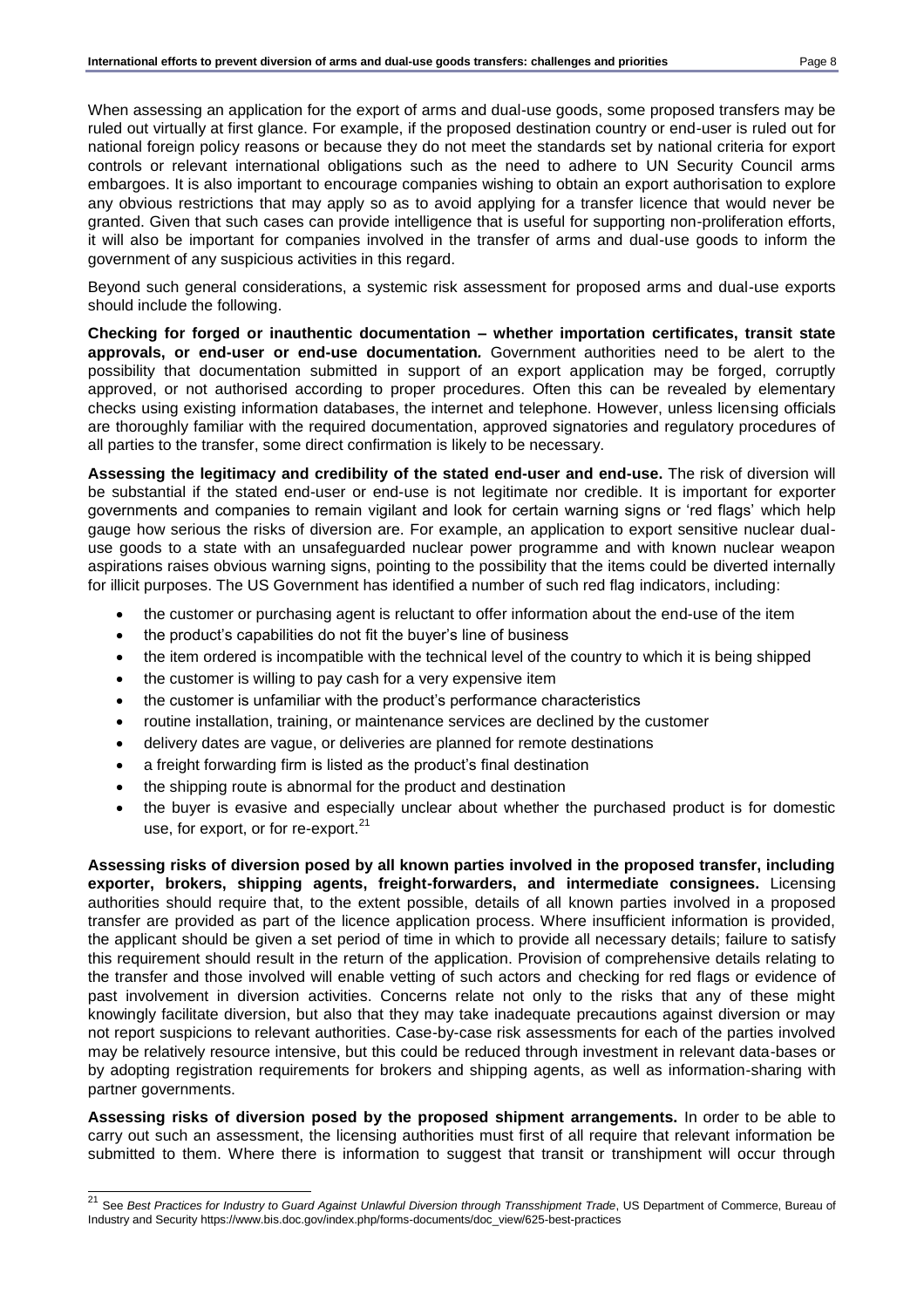several countries or will involve a number of different companies, this is often a strong indicator of risk – particularly if the goods will pass within close proximity of regions where there is high demand for the arms or dual-use goods involved.

**Assessing the possible demand among unauthorised users for the arms or dual-use goods in the proposed transfer.** Such demand may arise in relation to criminal activity, armed conflict, terrorism or because an embargoed or proscribed entity seeks to purchase certain arms or dual-use goods. This assessment will require understanding of a range of possible demands and risks, requiring local and regional knowledge that may not be readily available to most licensing officials. The involvement of all relevant national ministries and agencies in assessing arms transfer proposals is becoming increasingly recognised as good practice and can help provide a wider view of the context of a particular transfer.

**Assessing the risk of the authorised end-user putting the weapons to unauthorised uses.** This requires an assessment of the intentions and interests of the end-user, the context in which they operate, and whether they have a record of misusing imported arms or dual-use goods. Case-by-case assessments of these risks may require detailed local knowledge which might be beyond the capabilities of some export control agencies. At a minimum, general risk factors relating to the internal or regional situation of the country should be taken into consideration.

**Assessing risks of diversion with regard to the reliability of controls in the importing country**. Risks of diversion within the destination country are reduced if authorities maintain strong and reliable controls on their own arms and dual-use transfers and on arms holdings within their jurisdiction. This provides reassurance against unauthorised re-export, as well as diversion from national stocks. In this regard, an assessment of the condition and reliability of the national controls of the importing state is useful. Risks of diversion may become substantial in a country with weak controls, or facing risks of conflict or instability, irrespective of the reliability of the end-user itself.

**Assessing risks that arms or dual-use transfers would increase the risks of diversion or irresponsible export of the existing holdings of the end-user.** Experience shows that holdings, particularly of SALW, that have been rendered surplus to requirements following the importation of additional weapons may become more vulnerable to diversion. This is because the stockpile management and security of surplus or less-valued arms can attract less attention and fewer resources. Further, the end-user may be willing to sell these surplus weapons to recipients that the original exporting states would not want to supply directly. These potential implications should be assessed at the licensing stage – where weapons are rendered surplus by an arms transfer, destruction or other safe disposal should be encouraged.

It is clear that a proper risk assessment is required for each arms and dual-use transfer licence application and that such an assessment needs systematically to address each of the above categories of risk. The use of 'general' or 'global' licences could be considered for less sensitive items, but these should only be available in respect of transfers to known, reliable, legitimate end-users. National officials responsible for risk assessments need clear and elaborated guidelines on the factors that need to be taken into account and on how to gather and assess the relevant information. In situations where transfers are proposed to new recipients, efforts could be made to check on the bona fides of the end-user via the exporting state's embassy in-country; where the exporting country has no embassy, enhanced international cooperation could help.**<sup>22</sup>**

Such assessments will need to be based not only on relevant open source information concerning re-transfer of dual-use goods – which can be scarce – but also on government intelligence reports. This also places the onus on cooperation and information sharing among states – bilaterally and within the various proliferation technology control regimes – in order to close down lines of supply to illicit actors.

# <span id="page-8-0"></span>**5. Reducing risks of diversion through better end-use/user controls**

Over the past two decades the flaws and inadequacies in end-use certification provisions that are relied upon by many states have been well-documented. Previously widespread minimalist practices have proven to be inadequate for the reliable assurance of the end-use of arms transfers. The ease with which end-use certificates could be copied and forged, along with the willingness of unscrupulous governmental actors to provide false end-use certificates, for some years undermined the integrity of written assurances.

 $\overline{a}$ <sup>22</sup> For more information relating to diversion risk assessment as part of arms transfer licensing see *User's Guide to Council Common Position 2008/944/CFSP defining common rules governing the control of exports of military technology and equipment*, 20 July 2015, pp 121-139 <http://data.consilium.europa.eu/doc/document/ST-10858-2015-INIT/en/pdf>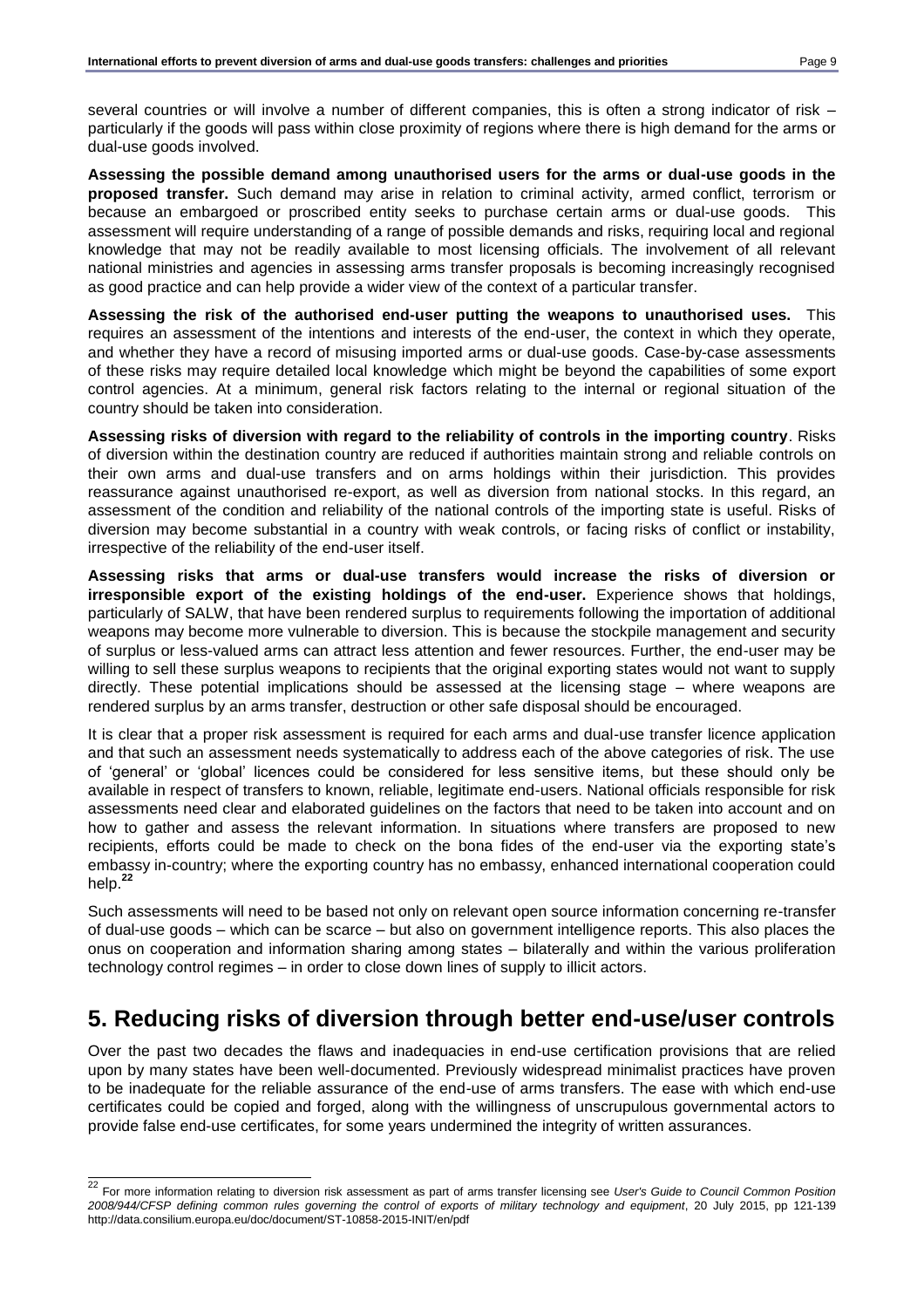Since the early 2000s, efforts have been made internationally to raise overall standards in relation to enduse certification practices. Much of this work, including by the OSCE and the Wassenaar Arrangement has been based on identifying the information that should be provided in end-use or end-user certificates. Current good practice thus centres around disclosure of the following information:

- exporter's details (company name, contact name, address)
- consignee's details (company name, contact name, address)
- end-user's details (company name, contact name, address)
- country of final destination
- a description of the goods being exported (type, characteristics)
- quantity and/or value of the exported goods
- signature, name and position of the end-user
- the date of the end-user certificate
- end-use clauses these may include guarantees that the goods will not be used for purposes other than the declared use, or in connection with the development, production or use of WMD
- a re-export clause this may prohibit re-export of the goods, or it may prohibit their re-export without the prior written consent of the exporting authorities
- details of the end-use of the goods
- details of any brokers or intermediaries and, where known, transportation agents.

In addition, through its *Introduction to End-User/End-Use Controls For Exports of Military List Equipment<sup>23</sup>,* the Wassenaar Arrangement has also sought to clarify certain debated issues relating to end-use or enduser certification processes and requirements. For example:

- The decision as to whether controls should focus on the end-user or on the end-use is considered a matter of national discretion, noting that some states address both in their end-use controls, while others focus on one or the other.
- It is noted that, for arms transfers, the end-user will normally be a national government, national military forces, national security forces or other law enforcement agency but that in some cases an industrial end-user may be appropriate for certain components or subsystems; other actors, such as trading entities or arms brokers are, however, not considered to be legitimate end-users of arms.
- Where a component or subsystem transfer is to be integrated into a larger system, it is noted that some exporting states accept 'integration' as the final declared end-use, leaving the matter of the onward export of the final product to the authorities in the recipient state. However, alternative approaches involve the exporting and recipient states agreeing on certain export restrictions for the final product, such as a list of acceptable export destinations.
- Acknowledging that forgery and fraud exists in the context of end-use or end-user assurances, it is recommended that anti-fraud features are included in national end-use certification procedures. These could include checks on intermediaries involved in the transfer and on the individual that signs an end-use or end-user undertaking. Also, in the event that the final recipient is not a state entity, checks should be undertaken to verify that they are operating under state legal jurisdiction and are entitled to import the items in question.

While the requirement for some form of end-use certification is now accepted practice among states, the extent to which end-use or end-user and other similar documents are routinely authenticated by exporting states is less clear. This is despite the fact that acceptance of end-use or end-user certificates at face value by exporting governments is, on its own, insufficient to prevent illicit transfers of arms and dual-use goods.

For those states that do routinely check the authenticity of end-use certificates, a variety of procedures are followed. For example, the most rigorous checks appear to involve consular verification in the recipient state to check that the information contained in the documents is correct and that the documents have been signed by those authorised to do so. This may entail embassy staff of the exporting state carrying out checks with the authorities in the recipient state to ensure that the end-user is a reputable entity and that official documents for the particular transfer have in fact been issued by these authorities.

 $\overline{a}$ <sup>23</sup> See footnote 18.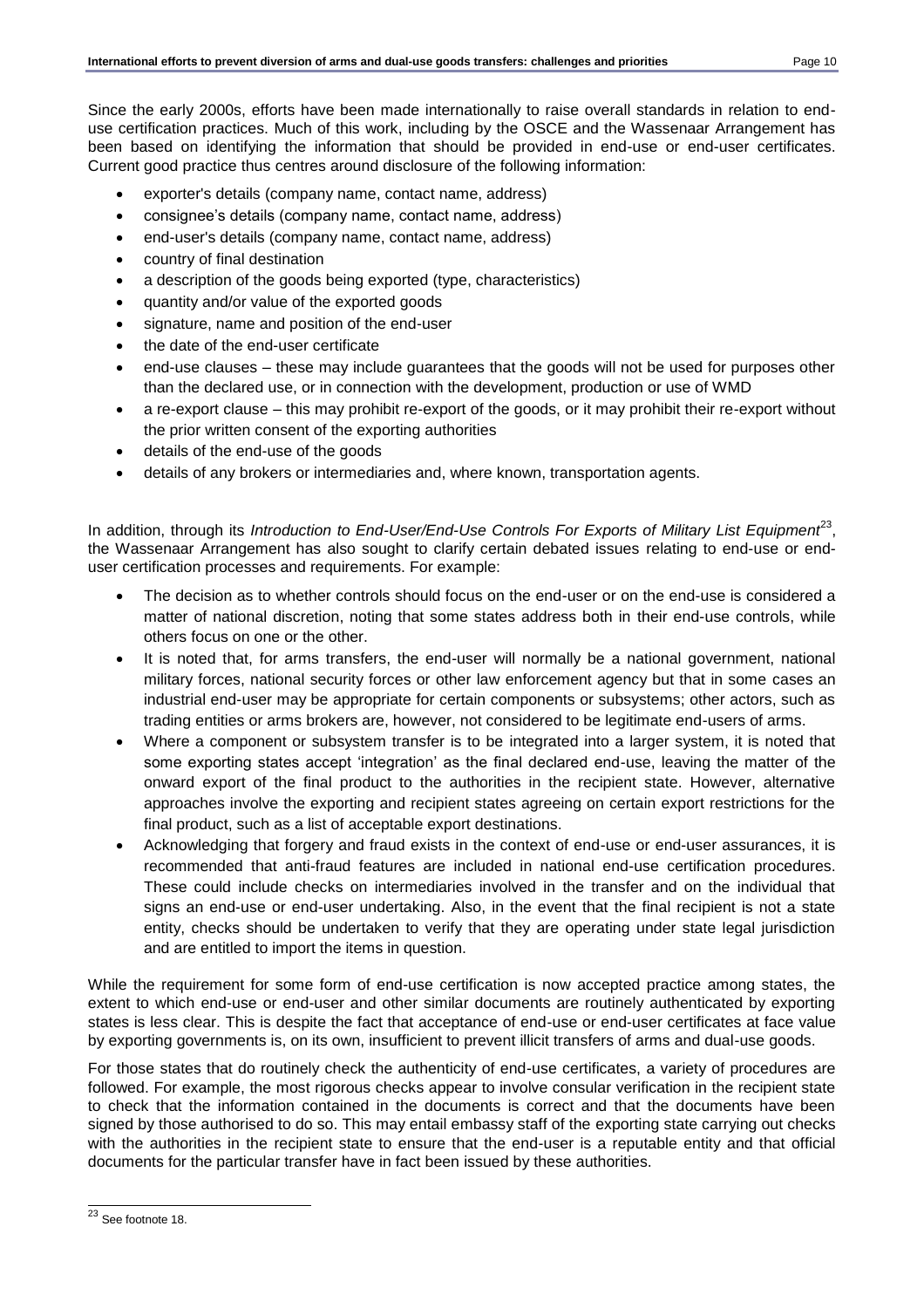Beyond the use and verification of end-use or end-user certificates, some states also require the recipient of transferred arms or dual-use goods to provide a delivery verification certificate as proof that the shipment has reached its authorised destination and end-user. A handful of states – including Switzerland and the US – go even further and reserve the right to conduct follow-up checks so that they can be satisfied that exported items remain in the possession of the authorised end-user.

Despite a growing recognition of the need for *bona fide* end-use certification for transfers of arms and dualuse goods, examples of questionable practice persist. According to reports<sup>24</sup>, some European countries have sold in excess of €1bn of weapons since 2012 to states in the Middle East that are known to have transferred arms to warring parties in Syria.<sup>25</sup> Shipments include "[t]housands of assault rifles such as AK-47s, mortar shells, rocket launchers, anti-tank weapons and heavy machine guns [which] are being routed through a new arms pipeline from the Balkans to the Arabian Peninsula and countries bordering Syria". Enduser certificates reportedly issued by the Saudi Arabian Ministry of Defence to a Serbian arms dealer illustrated the scale of the transfers which included hundreds of T-55 and T-72 tanks, millions of rounds of ammunition, missile systems and rocket launchers. The shipments included weapons and ammunition from the former Yugoslavia, Belarus, Ukraine and Czech Republic, material which is present in large quantities in Syria.<sup>26</sup> This example is illustrative of the fact that, despite the central importance of end-use or end-user certificates within the arms transfer licensing processes, they are of little practical use in situations where states are aware of diversion risks yet lack the political will to halt transfers.

# <span id="page-10-0"></span>**6. Reducing risks of diversion by brokers**

Brokers are key actors in the trade in arms and dual-use goods and can play a role in facilitating both the legal and illicit trades. They operate in a number of ways, including by sourcing arms or dual-use goods from suppliers on behalf of recipients and arranging their transfer, or by buying goods and selling them onwards. Often brokers do not reside in the country from which the items originate, in the countries through which the items pass, nor in the country of destination. As a result, international brokering in arms and dual-use goods has proved difficult to trace, monitor and control.

The role of brokers in the diversion of arms and dual-use goods is facilitated by poor export, import and transit controls, breakdown of end-use and re-export undertakings, and corruption and poor enforcement practices. However the main reason for the continuing involvement of brokers in the illicit trade lies in the continuing absence or inadequacy of arms and dual-use brokering controls in many states, indicating that there remains a lack of understanding of the problem and how to tackle it. This is often the case among states that do not play a major role in the international trade in arms and dual-use goods – as exporters or importers. The lack of controls is particularly acute in the context of the trade in dual-use goods: while around forty states have some form of control on arms brokering, fewer have controls that extend to cover dual-use goods.

Over the past 20 years, concern over the role of unscrupulous brokers in fuelling the illicit and irresponsible trade in arms has grown significantly. Numerous investigations, including by the UN Panels of Experts, have highlighted the problems caused by unregulated arms brokering and the role of brokers in breaching UN arms embargoes and facilitating arms transfers that fuel conflict and grave violations of human rights.<sup>27</sup> Such brokers were found often to conduct their activities in countries and regions where controls are inadequate or poorly enforced and to have used false end-user certificates and other forged documentation in order to facilitate their trade. One such case involved the participation of a Serbian-based arms brokerage company, Temex, in the diversion of six shipments of arms, including SALW, to Liberia between June and September 2002 in contravention of a UN arms embargo. The shipments were licensed by the then Yugoslav authorities

l <sup>24</sup> *Arms Exports to Middle East: A Question of Legality*, Balkan Insight, 27 July 2016 [http://www.balkaninsight.com/en/article/arms-exports-to](http://www.balkaninsight.com/en/article/arms-exports-to-middle-east-a-question-of-legality-07-26-2016)[middle-east-a-question-of-legality-07-26-2016](http://www.balkaninsight.com/en/article/arms-exports-to-middle-east-a-question-of-legality-07-26-2016) *Revealed: the £1bn of weapons flowing from Europe to Middle East*, *The Guardian*, 27 July 2016 <https://www.theguardian.com/world/2016/jul/27/weapons-flowing-eastern-europe-middle-east-revealed-arms-trade-syria>

<sup>25</sup> *The Guardian*, Ibid.

<sup>26</sup> *The Guardian*, Ibid.

<sup>27</sup> See, for example *Final Report of the UN Panel of Experts on Violations of Security Council Sanctions Against UNITA' (Fowler Report), S/2000/203*,<http://www.securitycouncilreport.org/atf/cf/%7B65BFCF9B-6D27-4E9C-8CD3-CF6E4FF96FF9%7D/Sanc%20S2000%20203.pdf> 10 March 2000; also *Report of the Group of Experts submitted pursuant to paragraph 2 of Security Council resolution 1708 (2006) concerning Côte d'Ivoire*',S/2006/96[4,http://www.securitycouncilreport.org/atf/cf/%7B65BFCF9B-6D27-4E9C-8CD3-](http://www.securitycouncilreport.org/atf/cf/%7B65BFCF9B-6D27-4E9C-8CD3-CF6E4FF96FF9%7D/Cote%20d)

[CF6E4FF96FF9%7D/Cote%20d'Ivoire%20S2006964.pdf](http://www.securitycouncilreport.org/atf/cf/%7B65BFCF9B-6D27-4E9C-8CD3-CF6E4FF96FF9%7D/Cote%20d) 12 December 2006; also a more recent account of the complex web of actors that can be involved in illicit arms brokering can be found in *Brokers without borders: How illicit arms brokers can slip through gaps in the Pacific and international arms control system*, Oxfam, 2010 [https://www.oxfam.org/en/research/brokers-without-borders.](https://www.oxfam.org/en/research/brokers-without-borders)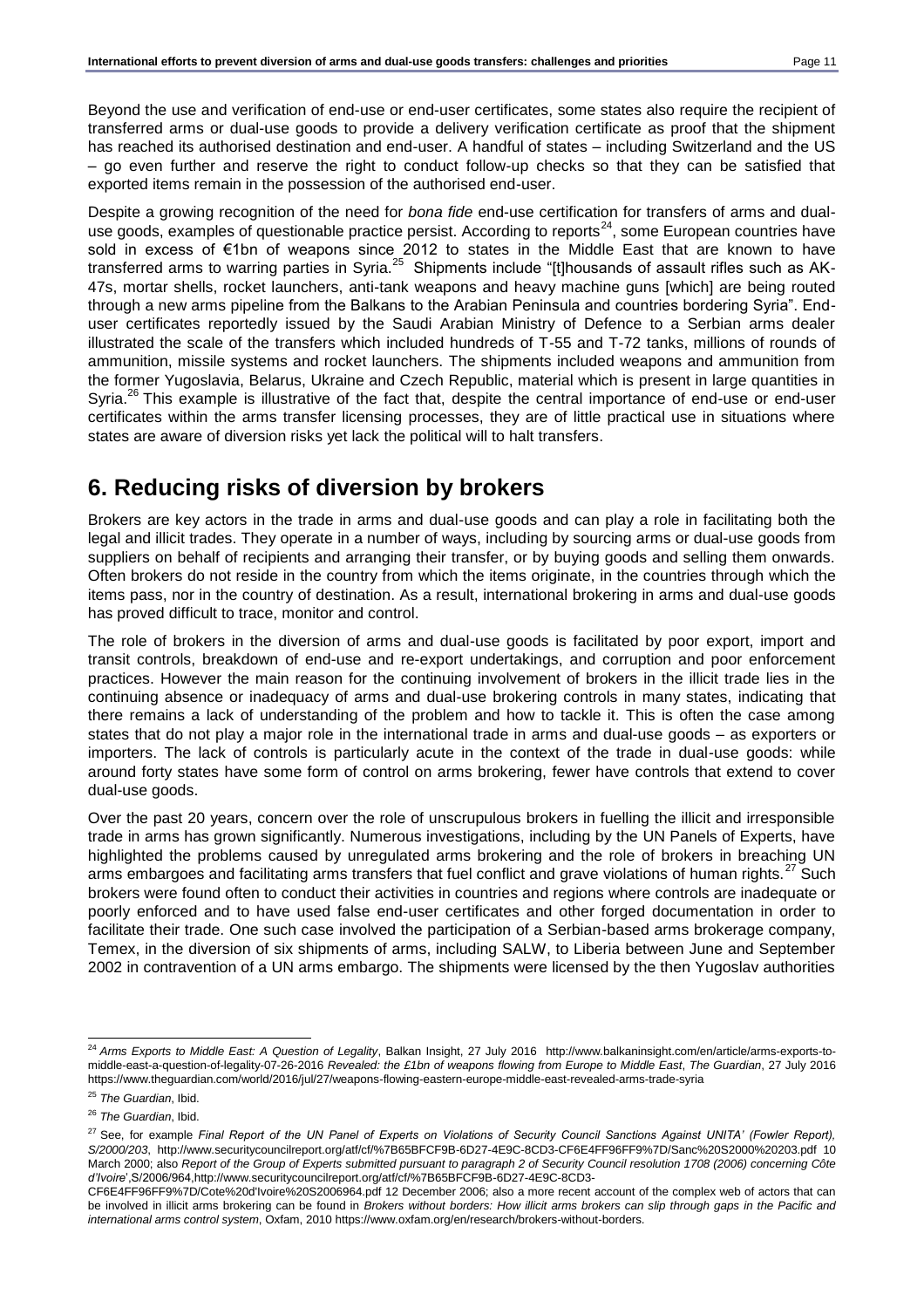based on the provision of a Nigerian end-use certificate of which the Nigerian authorities had no knowledge.<sup>28</sup>

The involvement of brokers in the diversion and illicit trafficking of sensitive dual-use goods is also an ongoing problem for government authorities. For example, in 2003 a South African-based Israeli citizen, Asher Karni, arranged the transfer of two hundred triggered spark gaps<sup>29</sup> from the US to Pakistan via South Africa and Dubai, using a US-based intermediary. The US intermediary provided false end-user information to the manufacturer (i.e. that the items were intended for a hospital in South Africa) before shipping the spark gaps without a US export licence. In early 2004 a sting operation involving the US manufacturer led to the arrest of Karni in the US and his subsequent prosecution and conviction.<sup>30</sup>

Brokers often work very closely with transport or shipping agents, contracting transport facilities, carriers and crews in order to move cargoes by sea, air, rail or road, sometimes employing a range of dubious techniques such as shell companies and flags of convenience in order to conceal the true origin and nature of their business. Where they are involved in the arrangement of the transportation of arms and dual-use goods, brokers may be in a position to exploit opportunities that exist to divert arms while in transit. In this regard, the UN Panel of Experts established pursuant to UNSC Resolution 1343 (2001) concerning Liberia, described a number of techniques – including the use of fraudulent aircraft registration numbers and the filing of false flight plans – that traffickers use in order to disguise the ultimate destination of their cargo. $31$ 

Efforts to prevent diversion of arms and dual-use goods by brokering agents must begin with the adoption of national laws providing for brokering controls. This legislation must precisely define the activities that are to be controlled as well as their scope – both in terms of the items that are covered and the extent of state jurisdiction. At a minimum, the laws must cover the core brokering activities of mediation, buying and selling. They should apply to persons or companies located within national territory who are arranging the transfer of restricted items between two foreign countries.

The majority of states with controls on arms brokering have adopted a case-by-case licensing system whereby agents must seek prior authorisation before engaging in brokering of arms; in some countries, for example South Africa, these controls are extended to cover brokering in dual-use goods. A number of states, including Belgium, Hungary, Portugal, South Africa and the US, also require brokers to first register with national authorities before they can become eligible to apply for an individual brokering transaction licence. Other states, such as Russia, have taken a different approach whereby arms brokering is prohibited except when undertaken by a designated state organisation on behalf of the state.

The control of brokering-related activities – such as transportation, logistics, freight-forwarding, insurance and financial services – connected to the international trade in arms and dual-use goods has also been undertaken in some states. While brokers can and do undertake such brokering-related activities alongside the core activities of mediating deals, and buying and selling, these activities can also be undertaken by specialist individuals and companies that would not be affected by controls on core arms brokering activities. Accordingly, comprehensive efforts to prevent the diversion of arms and dual-use goods should seek to address the role of such actors in the brokerage of arms and dual-use goods.

Finally, in view of the significant potential for brokers to be involved in the diversion of arms and dual-use goods, it is essential that government licensing authorities conduct a thorough assessment of diversion risks associated with all proposed brokering transactions. This will involve ensuring that brokers of arms and dualuse goods are bound by the same documentary and information requirements as are applied to prospective exporters of these items. Equal effort should also be made to verify the information provided as well as the *bona fides* of the proposed recipient and other actors involved in the transfer.

<sup>&</sup>lt;sup>28</sup> See *Report of the UN Panel of Experts established pursuant to UNSC Resolution 1343 (2001) concerning Liberia, UN Doc S/2002/1115, 25* October 2002, paras 64-7[4 http://reliefweb.int/sites/reliefweb.int/files/resources/D5FA5B63184345C5C1256C7E00456BF3-unsc-lib-25oct.pdf](http://reliefweb.int/sites/reliefweb.int/files/resources/D5FA5B63184345C5C1256C7E00456BF3-unsc-lib-25oct.pdf)

<sup>&</sup>lt;sup>29</sup> Triggered spark gaps are very sensitive dual-use goods that can be used as nuclear weapon triggers or to separate missile stages but can also have medical uses.

<sup>30</sup> *Asher Karni Case Show Weakness In Export Controls*, Jacob Blackford, Institute for Science and International Security, 8 September 2008, <http://isis-online.org/isis-reports/detail/asher-karni-case-shows-weakness-in-nuclear-export-controls/13#note1>

<sup>31</sup> For a detailed list of the techniques employed by traffickers moving illicit arms shipments by air see *Report of the UN Panel of Experts established pursuant to UNSC Resolution 1343 (2001) concerning Liberia,* Ibid, para 62.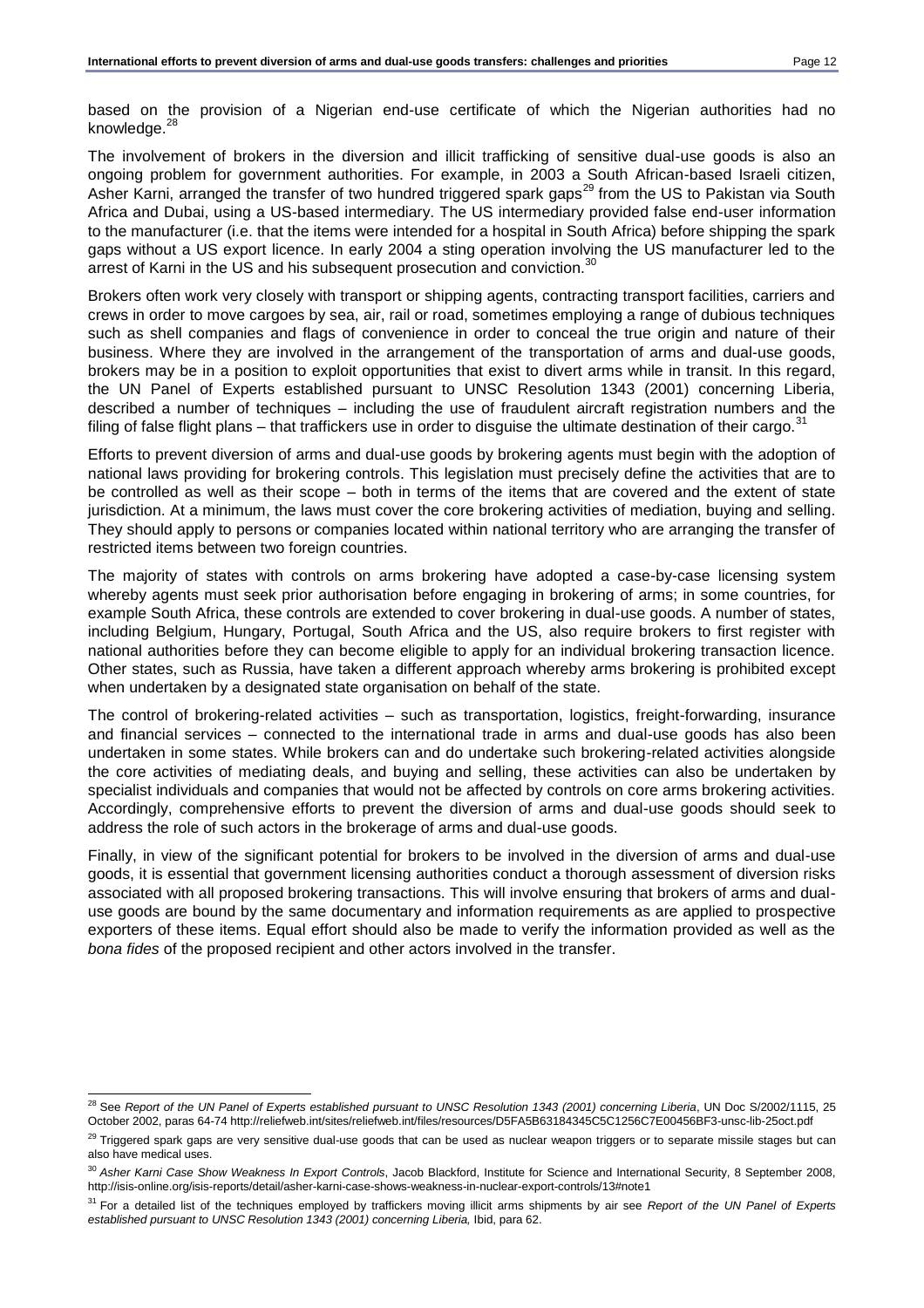# <span id="page-12-0"></span>**7. Reducing risks of diversion during transit or transhipment<sup>32</sup>**

Transit controls can represent a weak link in the chain of transfer controls and their inadequacy can be a major contributing factor to the illicit trade in arms and dual-use goods. Arms and dual-use goods in-transit are susceptible to diversion from the authorised end-user to unauthorised or illicit entities; many such cases are difficult to detect and prevent.

With regard to the transit or transhipment of conventional arms, for most states the primary focus of controls is to prevent diversion or "leakage" from a consignment during transhipment or as it transits national territory destined for another state. In this respect, transit and transhipment controls can help prevent arms from entering the illicit market and reaching illegitimate end-users.

Concerns have also focussed on the diversion of goods in transit by air and by sea, for example, in circumstances where aircraft or sea-going vessels purportedly heading for one specific destination ultimately arrive in another.<sup>33</sup> The UN Panel of Experts on Iran<sup>34</sup> reported on a case that emerged in 2011 when Swedish customs checked on a shipment which was being exported by a company – Petroinstrument HB – owned by Shahab Ghasri, a Swedish citizen of Iranian origin. The shipment contained vacuum pumps and corrosion-resistant valves which, although not listed for export control in Sweden, could nevertheless be of use in uranium enrichment and thus would require a licence for export to Iran. According to the documents provided for customs clearance, the shipment was due to be loaded onto an aircraft and flown to Dubai. However, it was discovered that, after customs clearance, the air waybill for the shipment had been altered by the exporter with the actual destination named as Iran. In 2013, a Swedish court found Ghasri guilty of violating international sanctions against Iran.<sup>35</sup>

Factors contributing to the risk of diversion during transit include: the high, and growing, level of legitimate dual-use transit and transhipment trade; the increased interest of would-be proliferators in acquiring dual-use goods; difficulties involved in investigating, searching or seizing suspect cargo among a high volume of legitimate trade; and a negative view of enforcement of controls among businesses.<sup>36</sup> The challenges involved in regulating and monitoring the transit or transhipment of dual-use goods are further compounded by the increased complexity of global supply chains and international supply routes.<sup>37</sup>

The 2014 Report of UN Panel of Experts pursuant to resolution 1874 on the Democratic People's Republic of Korea (DPRK) highlights the techniques and methods that can be employed to disguise illicit shipments in transit – such as the use of false manifests and route-plans. The Panel noted that the characteristics of the maritime industry – where complex arrangements exist for ownership and operation of vessels – presents a significant complicating factor, making dubious operators difficult to trace.<sup>38</sup> Similar issues are also relevant in the air freight sector. $\frac{3}{5}$ 

Identifying and combating cases of diversion in transit is therefore a difficult task, one that is reliant on the adoption and enforcement of effective controls on the export, transit and transhipment of arms and dual-use goods alongside controls on brokering and transportation agents (see above). Only by adopting and enforcing such controls will states be able to maximise opportunities to prevent diversion of transfers of arms and dual-use goods. Transit and transhipment controls allow a state to monitor, verify, permit, deny or seize shipments passing through their territory. This can help to reinforce state control over arms and dual-use goods in transit at points where they are vulnerable to diversion, helping to prevent destabilising arms transfers in their country or region.

The establishment of a transit or transhipment licensing regime could be based on a number of possible options. One option could involve requiring a licence to be obtained, in advance, for any shipment of arms or

 $32$  Transit occurs when items from one country are shipped or pass through a second country en-route to a third country; the shipment does not clear customs in the second country. Transhipment occurs when items from one country are offloaded (typically in a bonded warehouse or free trade zone) in a second country en-route to a destination third country; the shipment does not clear customs. See *US Department of Commerce Bureau of Industry and Security*, Ibid.

<sup>33</sup> Several examples of diversion of SALW in transit are documented in the Small Arms Survey 2008: Risk and Resilience pp 120-122. [http://www.smallarmssurvey.org/files/sas/publications/year\\_b\\_pdf/2008/CH4%20Transfer%20diversion.pdf](http://www.smallarmssurvey.org/files/sas/publications/year_b_pdf/2008/CH4%20Transfer%20diversion.pdf)

<sup>34</sup> See *Report of the UN Panel of Experts established pursuant to resolution 1929 (2010)*, UN Doc S/2013/331, 5 June 2013 [http://www.securitycouncilreport.org/atf/cf/%7B65BFCF9B-6D27-4E9C-8CD3-CF6E4FF96FF9%7D/s\\_2013\\_331.pdf](http://www.securitycouncilreport.org/atf/cf/%7B65BFCF9B-6D27-4E9C-8CD3-CF6E4FF96FF9%7D/s_2013_331.pdf)

<sup>35</sup> See *Swedish Man Found Guilty of Violating Iran Sanctions*, Iran Watch, Wisconsin Project on Nuclear Arms Control, 8 August 2013 <http://www.iranwatch.org/our-publications/international-enforcement-actions/swedish-man-found-guilty-violating-iran-sanctions>

<sup>36</sup> US Department of Commerce, Ibid.

<sup>&</sup>lt;sup>37</sup> US Department of Commerce, Ibid.

<sup>38</sup> *Report of the Panel of Experts established pursuant to resolution 1874 (2009), UN Document S/2014/147*, 6 March 2014 [http://www.un.org/ga/search/view\\_doc.asp?symbol=S/2014/147](http://www.un.org/ga/search/view_doc.asp?symbol=S/2014/147)

<sup>39</sup> See *Report of the UN Panel of Experts established pursuant to UNSC Resolution 1343 (2001) concerning Liberia*, Ibid, para 62.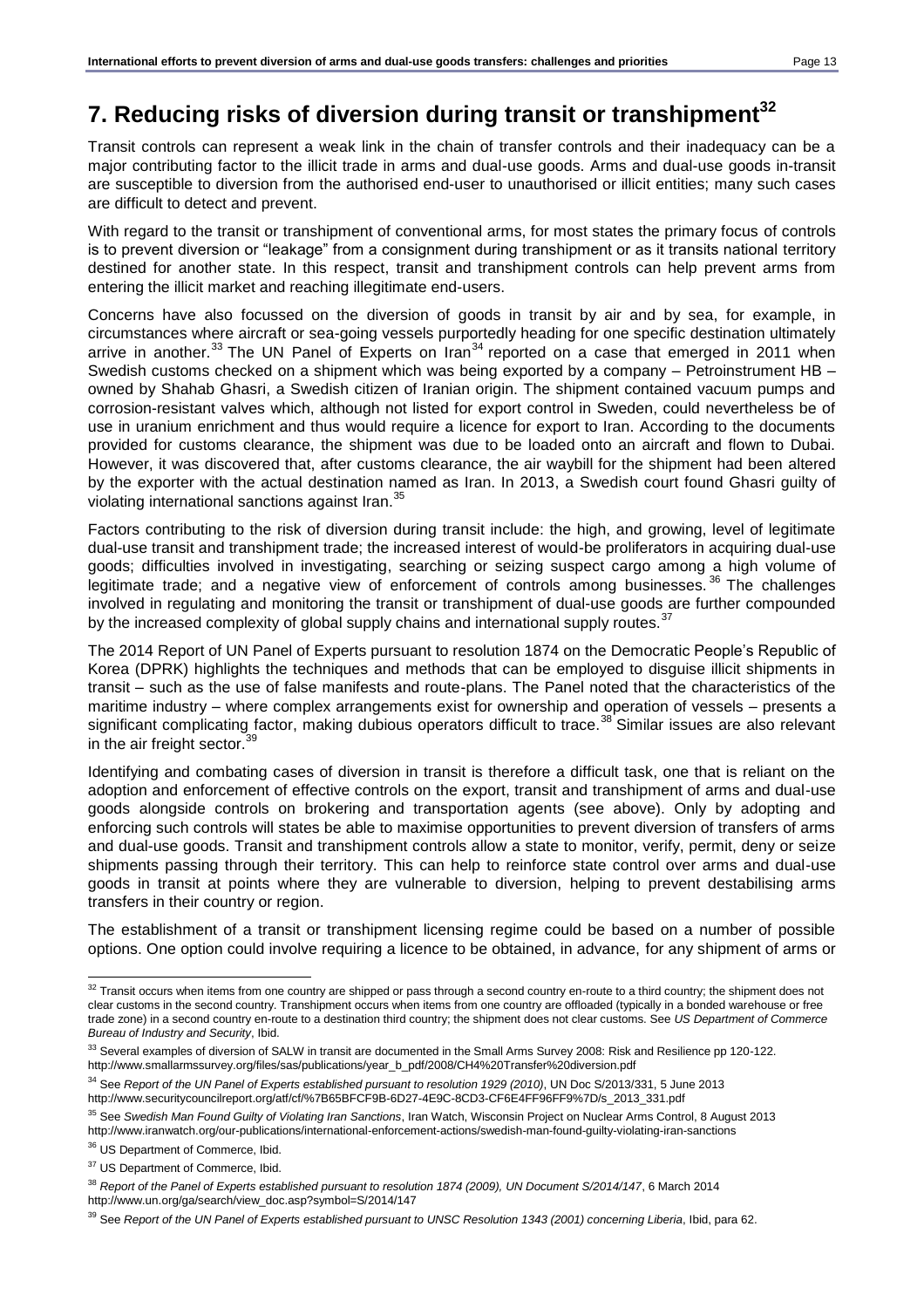controlled dual-use goods seeking to transit state jurisdiction. Alternatively a state may seek to impose a licence requirement upon transit of specific types of arms or dual-use goods; or it may impose a transit licensing requirement upon certain forms of transit, for example by land, sea or air.

Ensuring the monitoring and security of arms and sensitive technology in transit is an important aspect of preventing their diversion, and of guarding against their leakage into the illicit market within a transit state. Measures to assure the physical security of arms are especially important when consignments are transiting by road, rail or internal waterway. State authorities should also ensure that they have the power and, as far as possible, the capability to interdict consignments where there are grounds for believing that they will be diverted from their intended recipient and would pose a threat to national security, or where a shipment is adjudged to be destined for proscribed or illicit end-users (including those subject to a UN or other arms embargo).

Whatever form they take, effective transit controls are dependent upon cooperation and information sharing among all states in the transfer chain. Transit states will be in a much better position to identify those shipments that pose a diversion risk if they are alerted in advance, by exporting states, regarding those shipments that are legal and properly authorised. This will ensure that transit states are better placed to focus their scrutiny on those shipments that have not been pre-notified or which, for some reason, raise suspicion. States should also seek to alert others when they are aware of diversion risks associated with a particular shipment in transit: ideally this would be done in a timely manner to allow preventive action to be taken. But if this is not possible, information should be shared after the fact, in order to facilitate the dissemination of lessons learned and to inform future risk assessments.

# <span id="page-13-0"></span>**8. Tracing diverted arms and dual-use goods**

Given the international concerns relating to diversion of all types of arms and dual-use goods, it is important that efforts are undertaken to identify how and for what ends diversion has occurred. Properly conducted, tracing efforts can assist in:

- identifying and disrupting ongoing lines of supply of diverted arms and dual-use goods
- identifying and exposing points of diversion
- promoting accountability for neglectful, complicit or inadequate arms and dual-use transfer controls or licensing decisions
- deterring national authorities from taking irresponsible decisions
- reducing the risks that countries are wrongly implicated or criticised in the diversion process.

Efforts to trace diverted dual-use goods face distinct challenges due to the difficulty of ascertaining the ongoing correct usage of industrial products in facilities abroad. This is illustrated in the case involving the Australian export of a mass spectrometer to Iran in 2002, ostensibly for medical and agricultural purposes. In 2003, inspections undertaken by the International Atomic Energy Agency (IAEA) discovered that Iran had conducted uranium enrichment experiments in violation of the nuclear safeguards agreement. Subsequent examination of two undeclared mass spectrometers at the Iranian Centre for Agriculture and Medicine at Karaj showed that they had at some point been used for isotope enrichment.<sup>40</sup> Notwithstanding the efforts undertaken by the IAEA under the international safeguards regime, detecting the re-export, unauthorised reassignment or misuse of exported dual-use equipment is very difficult and beyond the capabilities of most governments. Whereas the US Government does engage in on-site inspections of industrial facilities in order to identify cases of diversion and misuse of dual-use goods, few other states have the resources to carry out regular checks of this nature.

Tracing of diverted arms also poses challenges. These are particularly acute in relation to the illicit international trade in SALW. Despite the need to ensure traceability of all transferred arms, due to their size and the relative ease with which they can be moved and used by any individual or group of individuals with limited training and technical support, SALW are more susceptible to diversion than major conventional weapons systems. In addition, the significant role that the illicit trade in SALW has played in sustaining many current and recent conflicts means that international attention has focussed on combating this trade *inter alia* by increasing the possibilities for effective tracing of these weapons, and norms have developed around the

<sup>40</sup> *GBC Scientific Equipment Pty Ltd*, Iran Watch, Wisconsin Project on Nuclear Arms Control, 29 April 2011 <http://www.iranwatch.org/suppliers/gbc-scientific-equipment-pty-ltd>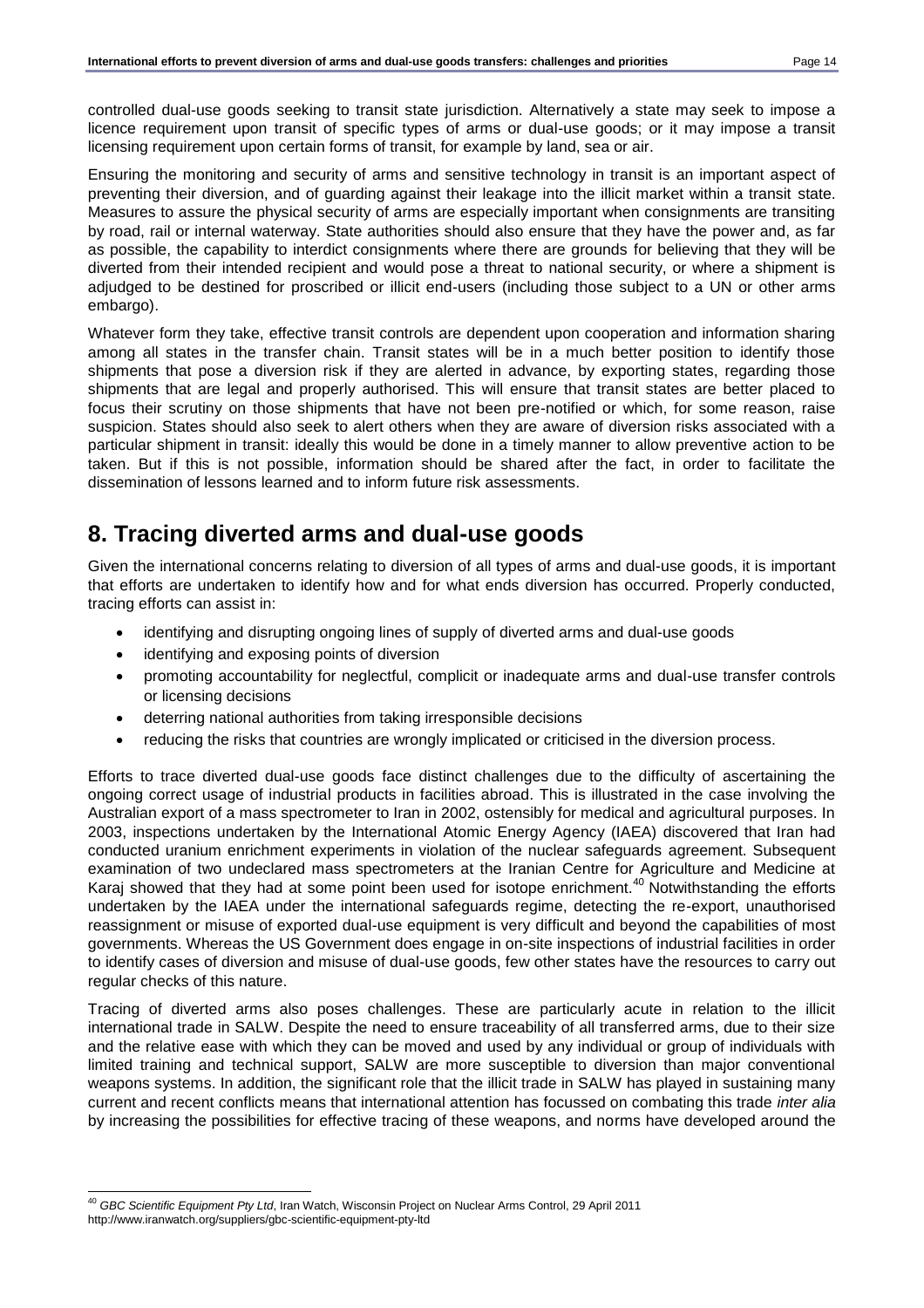International Instrument to Enable States to Identify and Trace, in a Timely and Reliable Manner, Illicit Small Arms and Light Weapons (International Tracing Instrument, or ITI).**<sup>41</sup>**

The ability to trace lines of supply of SALW that have been diverted from authorised transfers or holdings is vital in order to identify and close down diversion points and to promote accountability for neglectful, irresponsible or criminal activities associated with such diversion. However, efforts to trace illicit SALW in a timely manner are not always possible due to inadequate marking, poor record-keeping or lack of international cooperation in tracing. These factors may be compounded by the length of time it may take for cases of diversion to come to light.

There are two main contexts in which efforts are made to trace SALW. Firstly, there is the criminal context where a weapon has been used in crime. In such cases tracing may be necessary to prosecute those involved and prevent their engaging in further criminal activity. Mechanisms such as the International Weapons Electronic Tracking System (IWETS) of Interpol, along with national systems, can be used in order to facilitate this type of tracing. Secondly, tracing can be part of efforts to identify lines of supply and diversion points for SALW or ammunition that are internationally trafficked to areas of conflict and instability (including those under UNSC arms embargo), or to non-state armed groups. Given the scale of the latter, and the fact that many countries suffering conflict lack the capacity to conduct effective tracing obligations, much international effort has focused on facilitating tracing in the context of the large-scale illicit trade in SALW linked to national and regional conflicts.

Despite the progress that has been made in establishing international norms and provisions around marking and tracing of SALW, publicly-available information on the nature, extent and outcomes of tracing cooperation taking place between states remains limited. Most tracing activities reported by states appear to relate to criminal investigations rather than to larger scale movements of arms into conflict zones. This means that there is little evidence of progress towards increased tracing cooperation that has helped to identify diversion points for arms to non-state armed groups or embargoed entities.

In order to begin to fulfil the objectives underpinning the ITI, all states need to take steps to increase cooperation and information exchange in relation to ITI implementation. This should include bilateral cooperation and, as appropriate, cooperation at regional and international levels to ensure the optimal execution of their responsibilities relating to marking and tracing of SALW. In addition, regular and systematic national reporting on ITI implementation is required, including where possible placing information on actual tracing efforts and outcomes into the public domain.<sup>42</sup> Assistance should also be provided to those states experiencing challenges in implementing any aspects of the ITI.

# <span id="page-14-0"></span>**9. Reducing risks of diversion by re-transfer**

Re-transfer of arms and dual-use goods by the authorised recipient is a significant factor in the illicit trade in these items. In some cases, unauthorised re-transfer can take place shortly after the shipment has been received. Often, however, the re-transfer may take place in the years following receipt of the original shipment.

The extent to which prior authorisation of a re-transfer of arms or dual-use goods is required from the state of origin depends upon the terms of the end-use agreements and understandings associated with the original export; this may in turn depend upon the nature of the original recipient (whether government or nongovernment) or the items in question (whether arms, basic dual-use goods, or sensitive dual-use goods). In practice, re-transfer controls are often unclear or contested and seen as a 'grey' area; nevertheless it is very important that such controls are fully and clearly specified in any export authorisation and end-user undertaking so that recipients – whether government or industry actors – fully understand their obligations. A clear and explicit statement prohibiting re-transfer (at least without the prior authorisation of the original exporting state) should help to deter such activities, particularly if it is also made clear that further exports will not be permitted to the end-user in question if the re-transfer undertakings are breached.

Unfortunately, even when such undertakings are requested and received, these are not always sufficient to prevent the re-transfer of materials for which there is a high demand, particularly among proscribed endusers. In their final report of June  $2014^{43}$ , the UN Panel of Experts pursuant to UN Security Council

l <sup>41</sup> See *International Instrument to Enable States to Identify and Trace, in a Timely and Reliable Manner, Illicit Small Arms and Light Weapons*, Ibid.

<sup>42</sup> See *Expert Presentations: Marking and Tracing – Simonetta Grassi, UN Office for Drugs and Crime*, in the report of the Regional Seminar on the Marking and Trading of Weapons, SEESAC, Belgrade, 14-15 September 2010<http://www.seesac.org/res/files/publication/376.pdf>

<sup>&</sup>lt;sup>43</sup> Final report of the Panel of Experts established pursuant to UN Resolution 1929 (2010),

http://www.un.org/ga/search/view\_doc.asp?symbol=S/2014/394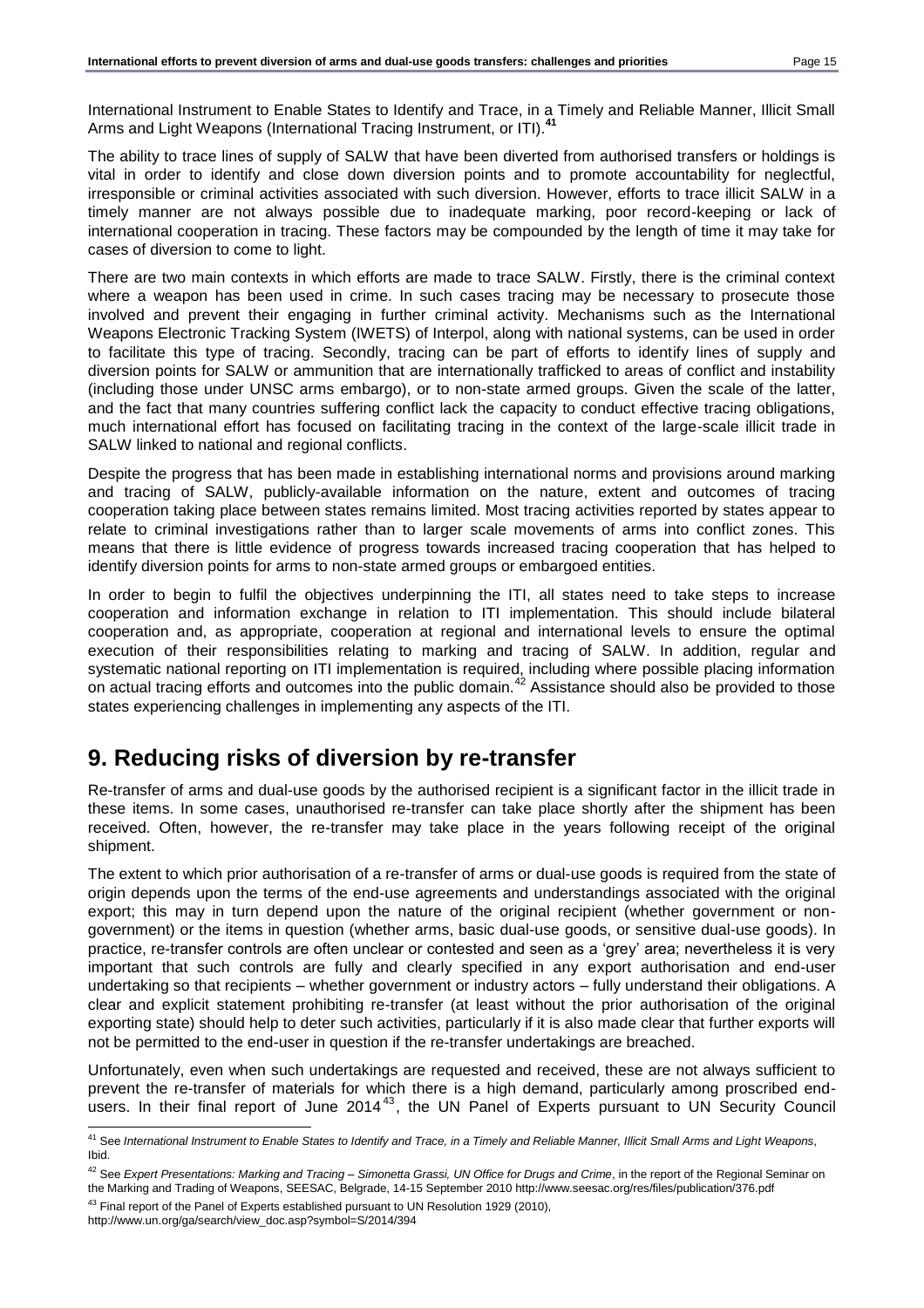Resolution 1929 (imposing additional sanctions against Iran as a result of its nuclear programme) highlighted the problems that can exist. Having consulted with a number of manufacturers of products that were found in shipments destined for Iran, the panel noted that:

*"In one case, the company required all recipients of its product in certain countries to submit a letter of assurance for each shipment. The letter of assurance forbade the reselling, retransfer or re-export of the product without the prior consent of the company. However, the recipient and its subcontractors misunderstood or failed to comply with the letter of assurance. In a second case, the company concerned had a written arrangement with its distributor to ensure that its equipment would not be transferred to the Islamic Republic of Iran. In both cases, the written arrangements proved ineffective and could not preclude the delivery of the items to unintended recipients*." 44

Given this experience, exporting state authorities should consider encouraging industry to take a more proactive approach, similar to that adopted by MKS Instruments Inc, a US-based manufacturer of high-tech dual-use products. MKS found that, despite its best efforts to comply with US export controls, there were instances whereby their products were being diverted to unauthorised recipients. As a result, since 2012 the company has implemented its own 'controlled delivery' programme, otherwise known as the 'Direct Factory Shipment Program (DFSP)'. This initiative prohibits the export of particular sensitive dual-use goods to intermediaries or consignees; instead they can only be shipped directly to the ultimate end-user or to the manufacturer of a relevant complete system, thereby reducing the risk of unauthorised domestic re-sale or unauthorised re-export.<sup>45</sup>

In the case of arms exports, re-transfer of major conventional weapons systems is relatively uncommon for a number of reasons, not least because it is more difficult for the parties involved to conceal. Re-transfer of SALW and ammunition is, however, one of the primary sources of the illicit trade – a fact recognised by a number of multilateral agreements including the UN Programme of Action which refers explicitly to the need to regulate the re-export of SALW.<sup>46</sup> However, the majority of the agreements that address the re-export of arms are politically binding or voluntary in nature. Accordingly, no clear international norm has yet been established beyond the need to consider seriously the inclusion of a non-re-export clause in relevant enduse or end-user documentation and possibly also to request certified proof that the goods have been delivered to the designated end-user.

Nevertheless, emerging best practice points to a more proactive, preventative approach centring on two distinct options. Neither are yet widely in operation, however they do point to a potentially effective means of guarding against re-transfer and proliferation. The first approach has been adopted by the government of Germany and applies in situations where the state is considering authorising the export of SALW. Termed the "new for old" principle, this requests sales contracts to include a provision that calls for the recipient to destroy the SALW that are to be replaced by the proposed export. In addition, wherever possible, the exporter of SALW is expected to secure a commitment from the importer to the effect that the newlyimported SALW should be destroyed (as opposed to re-exported) when no longer required. As such, the aim is to ensure that exports of SALW from Germany do not contribute to the uncontrolled proliferation of SALW worldwide.<sup>47</sup>

The second approach involves the use of follow-up inspections to check on the ownership and use of exported arms and dual-use technology. Only a handful of exporting states – including the US and Switzerland – currently reserve the right to carry out such checks with most citing either resource problems, political sensitivities or sovereignty issues as the principal barriers. The Swiss experience detailed below, however, strongly suggests that these issues are not insurmountable:

In 2012, Swiss-made hand grenades that had been exported to the Middle East in 2003-04 were found in Syria. This occurred despite the inclusion in the relevant end-user certificate of a clause excluding the retransfer of the delivered goods without Switzerland's prior approval. As a result, since November 2012, the Swiss Government has anchored a new provision within the national War Material Ordinance that creates the legal basis to conduct post-shipment verification of Swiss arms exports. As a result, the Swiss licensing

<sup>&</sup>lt;sup>44</sup> Ibid para 87.

<sup>45</sup> *Beyond Compliance: Preventing the Diversion of Sensitive Vacuum Measuring Equipment - The "Controlled Delivery Model"* Ian J. Stewart & John McGovern, September 2013, Centre for Science & Security Studies, Kings College London, CSSS Occasional Papers 3/2013 <http://www.kcl.ac.uk/sspp/departments/warstudies/research/groups/csss/pubs/beyondcompliance.pdf>

<sup>46</sup> *UN Programme of Action to Prevent, Combat and Eradicate the Illicit Trade in Small Arms and Light Weapons in All Its Aspects*, Section II, para 13. Ibid.

<sup>47</sup> See *Report by the Government of the Federal Republic of Germany on Its Policy on Exports of Conventional Military Equipment in 2012*, p 13 <http://www.bmwi.de/English/Redaktion/Pdf/2012-military-equipment-export-report,property=pdf,bereich=bmwi2012,sprache=en,rwb=true.pdf>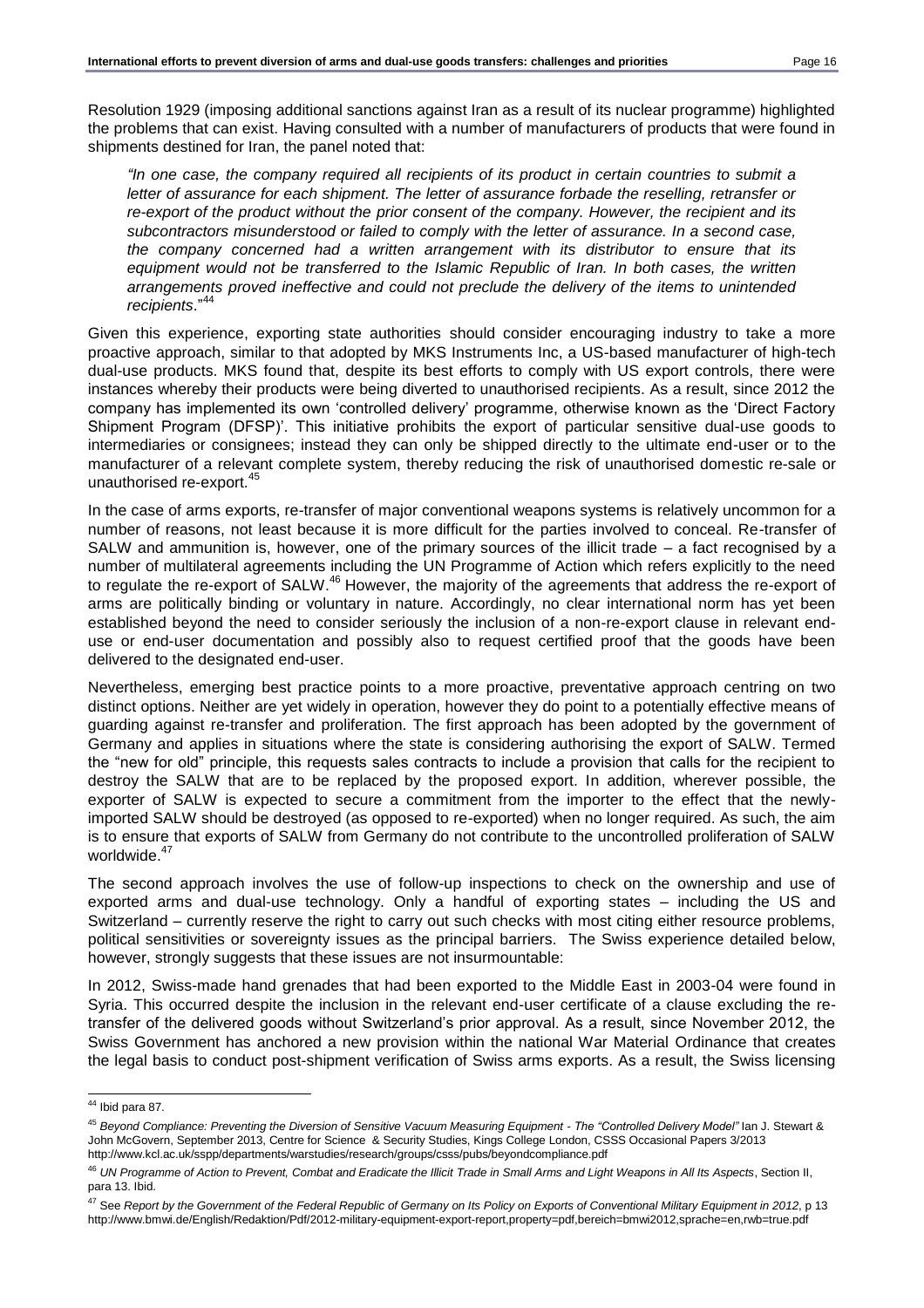authority can legally oblige industry to provide, together with its export licence application, an end-user certificate signed by the foreign end-user and containing a clause granting the right to conduct a postshipment verification (PSV) of the delivered goods. The respective clause reads as follows:

#### *"We certify that the Swiss authorities have the right to verify the end-use and end-use location of any supplied item at any time on their demand."*

This post-shipment clause is now, in principle, part of every end-user certificate covering the export of complete weapons systems. However, member states of the main proliferation technology control regimes benefit from an exemption and are not obliged to sign a PSV-clause. Since 2012, Switzerland has conducted at least 10 PSV all over the world and has gained some good practical experience with this instrument. While recognising that PSV can be a delicate issue for other countries, the Swiss Government has taken steps to explain the rationale behind it to prospective importing states and, as a result, the initiative has met with understanding and cooperation. Indeed, the Swiss experience points to the possibility of PSV helping to create a basis of mutual trust and comprehension, which makes future cooperation easier.<sup>48</sup> Although cost concerns may be raised as an impediment to such a programme, where exporting governments reserve the right to conduct follow-up checks in all cases but carefully select those instances where checks are actually carried out, this can serve as a cost-effective deterrent to unauthorised re-export of arms.

For exports of dual-use goods, checks on the end-use of items will in most cases only be possible where a recipient has accepted the need for follow-up checks by an exporter state or an international agency under a non-proliferation programme. As noted above in relation to efforts to trace and verify the end-use of dual-use goods, where a state has adopted IAEA safeguards on a domestic nuclear programme, it may be possible to verify the end-use of nuclear dual-use goods. However, where such arrangements do not exist, the possibility of follow-up checks to confirm continued legitimate use of dual-use goods is likely to prove more limited – particularly where items are expended, or incorporated into other items, during industrial processes and where inventory checks and residue analysis will be required.

# <span id="page-16-0"></span>**10. Key issues and priorities for strengthened controls and cooperation**

In the field of arms and dual-use transfer controls, the multifaceted and complex nature of diversion means that preventing and combating this phenomenon is an extremely challenging task and one that must be met with a comprehensive, multi-level response. Broadly speaking, such an approach will involve adoption of best international practices by states in three key areas:

- the establishment and implementation of domestic arms and dual-use transfer control laws, regulations, administrative procedures and enforcement capacities
- conducting outreach to industry to ensure that they are fully aware of the risks of diversion and how they should respond
- enhanced information exchange, cooperation and assistance among states in order to maximise information flows and encourage timely and effective responses to cases of diversion.

## **I. A comprehensive transfer control system<sup>49</sup>**

## *i. Legislative and regulatory framework*

A comprehensive transfer control system based on best practice is critical to effective action against the diversion of arms and dual-use transfers. At its core is a legislative, regulatory and administrative framework based upon governmental jurisdiction over the trade in strategic goods. Key elements of this framework include:

- setting out the key principles underpinning national transfer controls, including preventing diversion
- clearly defining the scope of controls in terms of items (by way of a control list) and activities subject to control (see below)
- providing for case-by-case licensing and authorisation of transfers

l <sup>48</sup> Information provided in correspondence between Saferworld and the Swiss State Secretariat for Economic Affairs, September 2016.

<sup>&</sup>lt;sup>49</sup> Implementing the ATT: Essential elements of an effective arms transfer control system, [5<sup>th</sup> Briefing Output of the Expert Group on ATT Implementation] Saferworld, July 2016 http://www.saferworld.org.uk/resources/view-resource/1081-implementing-the-att-essential-elements-ofan-effective-arms-transfer-control-system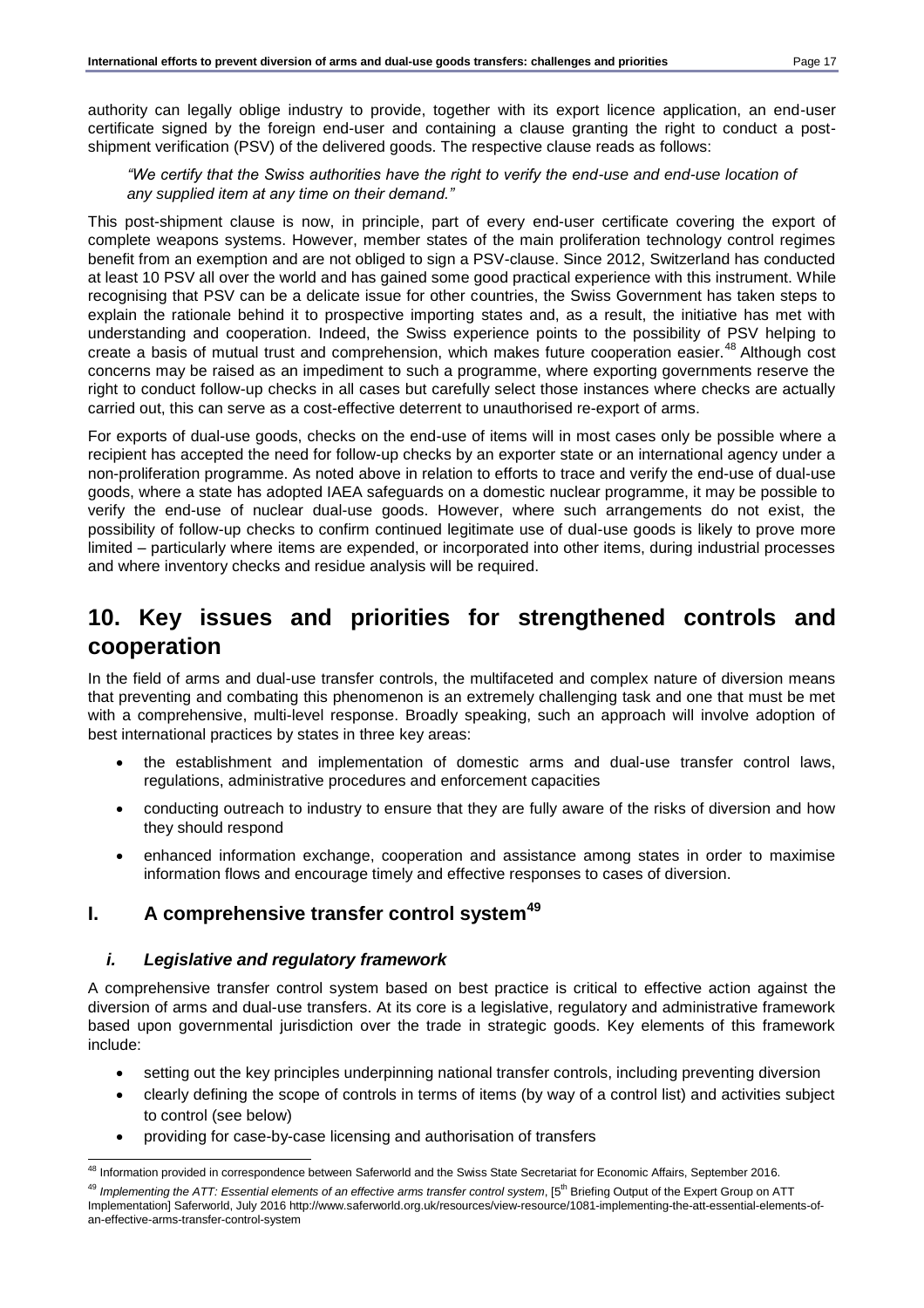enabling the interdiction, seizure and disposal of illicit shipments consistent with international law.

In terms of activities subject to control, prior licensing or authorisation should be required for all physical transfers (export, import, transit, transhipment and brokering) of arms and controlled dual-use goods and potentially also in relation to transportation, freight forwarding and logistics, insurance and financial services linked to transfers of arms and dual-use goods. In addition, clear controls should be defined in relation to the intangible transfer of arms and dual-use goods, in line with best practice. Also desirable is the adoption of a 'catch-all clause' prohibiting the unlicensed or unauthorised transfer of goods that are not included on the control list but which are intended for military end-use in an embargoed destination, for use in connection with WMD programmes or where there is knowledge that the goods will be used to violate international law.

Administrative provisions should include the designation of a competent authority, a point of contact for international cooperation, and a government interagency co-ordination structure.

#### *ii. Transfer licensing and authorisation process*

#### *a. Information and documentation requirements*

In terms of individual transfers of arms and dual-use goods (excluding general or global authorisations which will have their own particular terms and conditions attached) the transfer licensing and authorisation process should require a variety of written information to be submitted to the licensing authority. This will provide the basis for the subsequent risk assessment and the resultant decision on whether or not to authorise the transfer. Such documentation requirements should include:

- submission of a transfer (export, import, transit or transhipment, brokering) licence application which includes information relating to all known actors involved in the transfer of arms or dual-use goods, including exporter, importer, consignees, intermediaries and end-users as well as details of transportation, and possibly financing arrangements
- an end-use or end-user certificate (see below)
- (post-transfer) provision of an import certificate or a delivery verification certificate by the importing state or entity.

#### *b. End-use or end-user controls*

Requirements for pre-transfer authorisation end-use or end-user controls should include clear restrictions imposed by the exporter and equally clear undertakings on the part of the importer, such as:

- provision by the importing state or entity of an end-use or end-user certificate (see below) signed by an appropriate individual empowered to do so
- a re-transfer clause in the licence or authorisation document prohibiting internal re-transfer or reassignment, transhipment, or re-export of items without the approval of the original exporting state
- clear penalties set out in the licence or authorisation document such as refusal to provide follow-up servicing and spare parts – if end-use assurances are broken
- the exporting state reserving the right to conduct follow-up checks to ensure that the items remain in the possession of the authorised end-user.

End-use or end-user certificates should form a central part of the documentation required in order to process an export authorisation and should include the following information:

- exporter's details (company name, contact name, address)
- consignee's details (company name, contact name, address)
- end-user's details (company name, contact name, address)
- country of final destination
- a description of the goods being exported (type, characteristics)
- quantity and possibly value of the exported goods
- signature, name and position of a duly authorised representative of the end-user
- the date of the signature of the certificate
- details of the end-use of the goods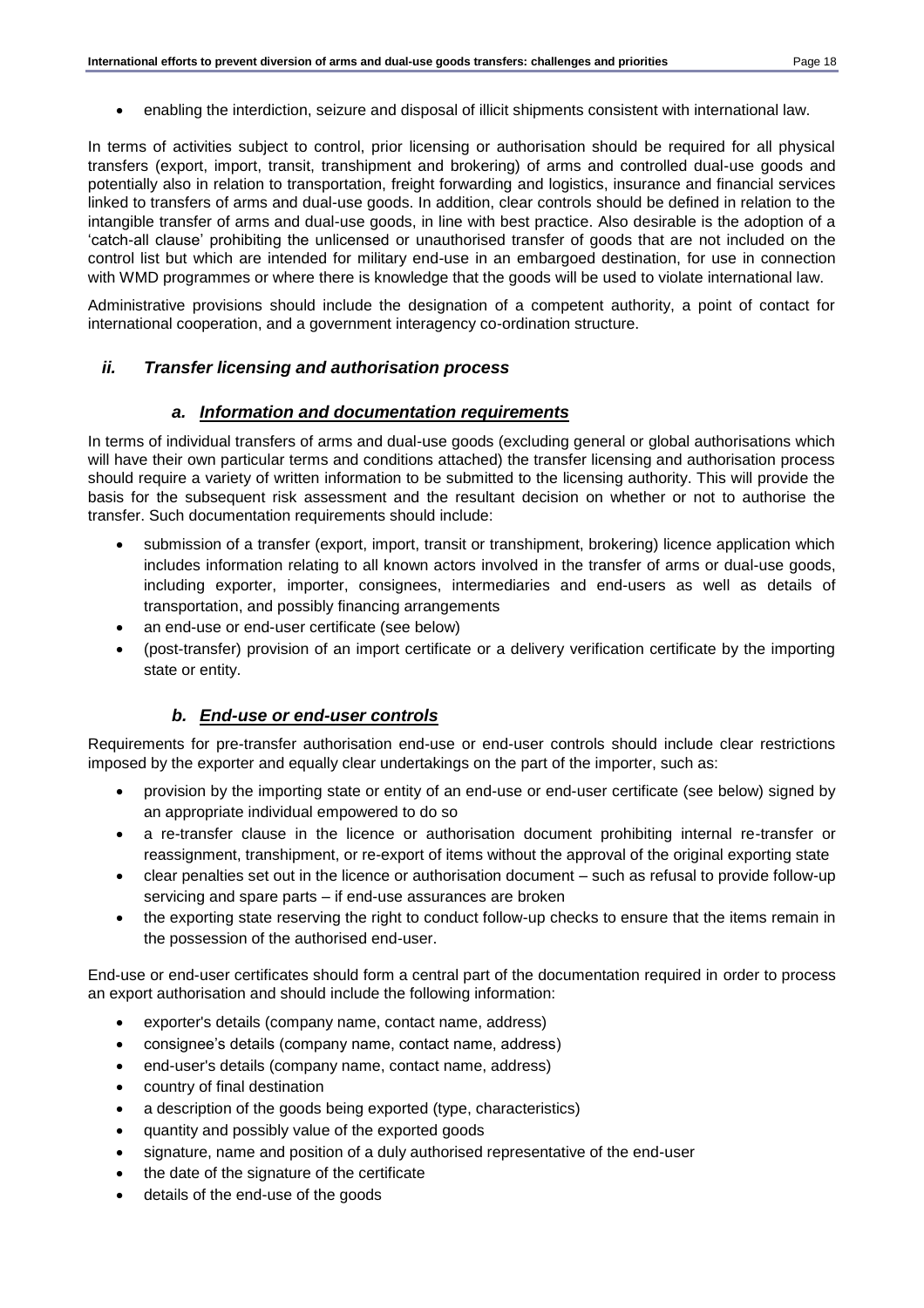- an end-use or end-user clause for example an undertaking that the goods will not be used for purposes other than the declared use, in connection with WMD, or in violation of international law, and that the goods will not be used by any other than the authorised entity
- a re-export clause for example, an undertaking that there will be no re-export of the goods without prior authorisation of the original exporting state
- details of any brokers, intermediaries, transportation agents or other known parties to the transfer.

## *c. Risk assessment*

Prior to authorisation of a transfer, a comprehensive risk assessment should be undertaken – particularly with respect to export and brokering licence applications. This risk assessment should consider a range of factors – including the risk that the items will be used: to threaten national, regional or international security; in violation of international law; or in connection with WMD programmes. It will also involve assessing the risk of diversion. The assessment process should begin by reviewing the information provided – both in terms of its quality and quantity – and checking for forged, inauthentic or incomplete documentation. It should also involve verification that signatures on documentation are from duly authorised entities.

Pre-licensing or authorisation efforts to prevent diversion should centre upon an intelligence-led, multifaceted risk assessment based on detailed criteria that include *inter alia* consideration of the following:

- the previous history of the recipient as an importer of arms and dual-use goods including any involvement in diversion, unauthorised re-assignment or misuse of items
- the legitimate defence, domestic security and commercial interests of the importer including whether it is a sovereign state or a non-state actor
- a legitimate requirement for the items on the part of the importing entity
- the technical capacity of the recipient to use the items in question
- the controls and security procedures within the recipient country
- the proximity of the importing state to regions of tension or conflict, or to an embargoed entity
- the risk of unauthorised re-export or diversion to proscribed end-users
- the risk that a transfer of arms or dual-use goods into a state may lead to irresponsible export of existing stocks.

Insofar as the information is available to the licensing authorities, this assessment should include consideration of the risks posed by all known parties to the transfer, including brokering and shipping agents, freight-forwarders and other intermediaries as well as risks associated with the transit route of the shipment.

## *iii. Security and enforcement measures*

A range of security and enforcement measures are required in order to minimise the risk of diversion in the post-licensing and authorisation phase of a transfer, during transit, and up to and potentially beyond the arrival of the arms or dual-use goods with the intended end-user. These will necessitate training and adequate resources being provided to law enforcement, including:

- clear marking and record-keeping of arms and ammunition manufactured and transferred in line with international standards
- reporting of arms transfers in line with international commitments
- ensuring physical security measures for items stored or in transit
- provision for secure transit sheds close to border control points to allow for storage goods prior to declaration and clearance
- technical measures including screening of cargo
- delivery verification of goods
- post-shipment controls (PSC) e.g. on-site follow-up checks on the location and use of goods
- international law enforcement cooperation in tracing diverted arms and dual-use goods.

# **II. Outreach to industry, academia and freight forwarders or transporters**

While governments retain ultimate responsibility for the implementation of transfer controls, outreach to industry and academia is vital to ensure that those involved in the manufacture, trade and transfer of arms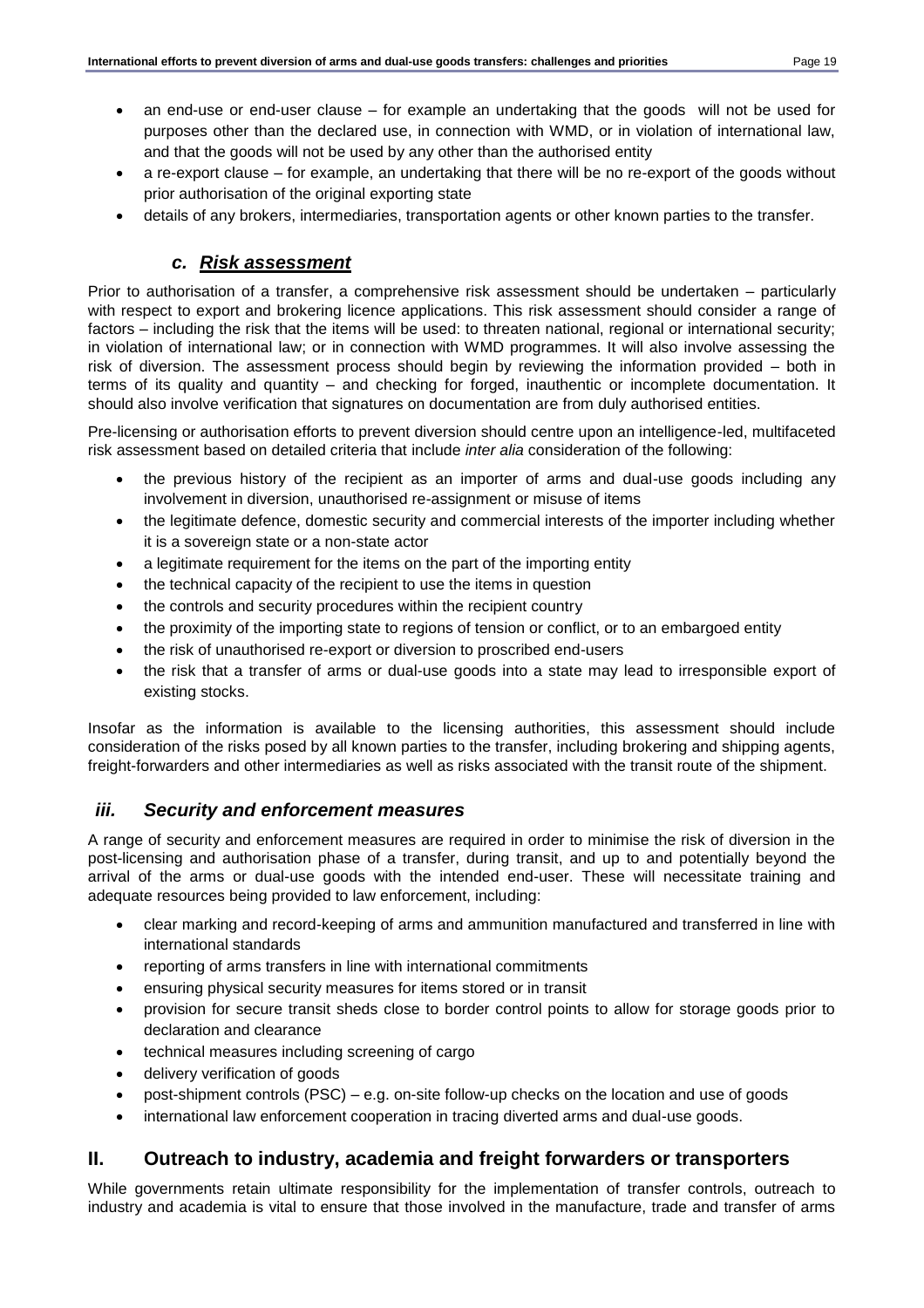and dual-use goods are fully aware of national export controls and the need to prevent diversion. All such parties should be required to adopt internal compliance programmes and to ensure that required records and documentation relating to international transfers of arms and dual-use goods are maintained and made available to authorities for inspection.

Particularly in the area of dual-use exports, industry is often the first point of contact with any prospective recipient of controlled goods, and so heightened awareness on their part will be essential to the early identification of potential diversion risks. In addition to understanding their responsibilities within the transfer licensing system, manufacturers and academic or research facilities also need to be encouraged to follow best practices that will assist in identifying and responding to the possibility of diversion, including as follows:

- ensure familiarisation with relevant arms and dual-use control lists and with controls on transfers of these items to categories of end-users e.g. NATO members, Wassenaar participants, states that are the subject of international sanctions
- ensure familiarisation with key diversion indicators and "red flags" such as those identified by the US Department of Commerce Bureau of Industry and Security
- avoid using or working with intermediaries and transportation agents that have a known history of involvement in unauthorised activities
- ensure that customers are bona fide and have a legitimate need for the items
- avoid the transfer of particularly sensitive goods to intermediaries or consignees, instead shipping directly to the ultimate end-user or system manufacturer
- ensure that all relevant documentation arising during the transfer including bills of lading, air waybills, contracts and other commercial documentation are checked for suspicious activity.<sup>50</sup>

In addition, governments should reach out to freight forwarders and other transportation agents to ensure that they are apprised of the nature and extent of national arms and dual-use transfer controls and that they are also familiar with the key diversion indicators mentioned above. Such agents should also be encouraged to pass on to government any relevant information and intelligence they may receive regarding diversion or proliferation risks.

# **III. International cooperation and information sharing**

While information on diversion risks is shared by states at EU level, within the Wassenaar Arrangement and also within the main proliferation technology control regimes (NSG, Australia Group, MTCR) these exchanges are limited to those states involved in these regimes. There are many – including in Africa, Asia and Latin America – that remain largely 'outside the loop' in terms of up-to-date information on diversion risks. The lack of widespread, detailed and common understanding of diversion risks – both general and specific – is thus one of the key obstacles to concerted international action in this area.

Expanding the membership of the aforementioned proliferation technology control regimes should be a key aim. Beyond this it is also worth considering the development of new initiatives and measures to prevent and reduce diversion of arms and dual-use goods so that relevant information can be more widely shared. At a basic level, bilateral discussions and information sharing between exporting and importing states in relation to diversion risks posed by specific transfers are vital. At the international level, while truly global opportunities to discuss diversion risks are infrequent, it should be possible to engage in information exchange and cooperation on a region-to-region basis through relevant regional organisations. This could involve:

- identifying norms and developing good-practice guidelines for diversion prevention
- supporting states to have adequate national systems of laws, regulations, procedures and practices to meet their responsibilities to prevent diversion as far as possible, and to properly respond to diversion when it takes place
- enhancing bilateral, regional and international cooperation in order to share information, resources and expertise
- sharing information in relation to diversion risks posed by particular exporters, transportation agents and others that fail to comply with export control laws

l <sup>50</sup> For further information see US Department of Commerce, Ibid.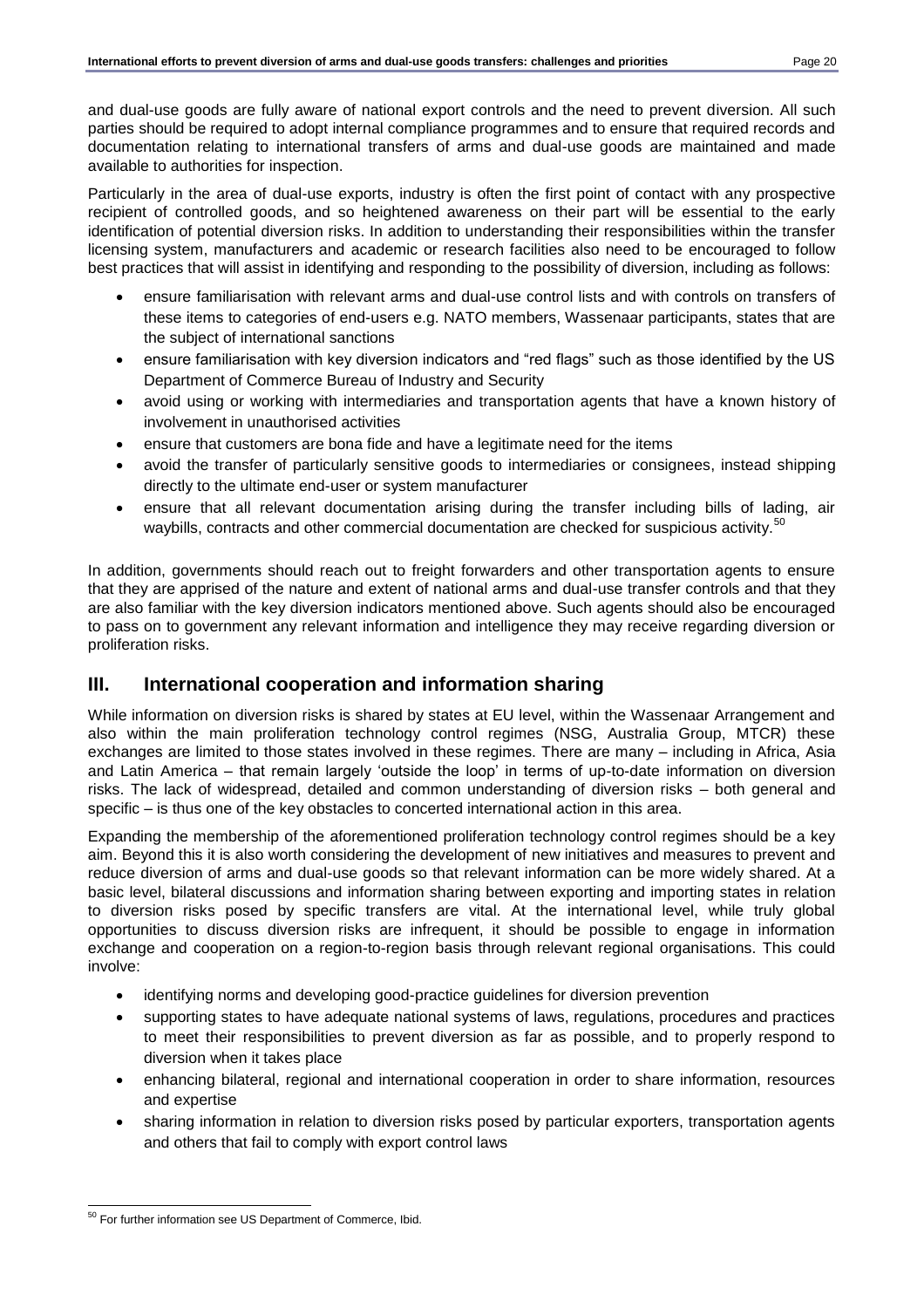- developing international and regional mechanisms to identify, disrupt and close down points of diversion, including information-exchange and consultation arrangements or the establishment of databases containing information on illicit procurement activities
- developing cooperation among law enforcement agencies and mutual legal assistance in relation to the pursuit of those suspected of violating export control laws
- engaging in greater cooperation and enhanced reporting and transparency in relation to implementation of the ITI.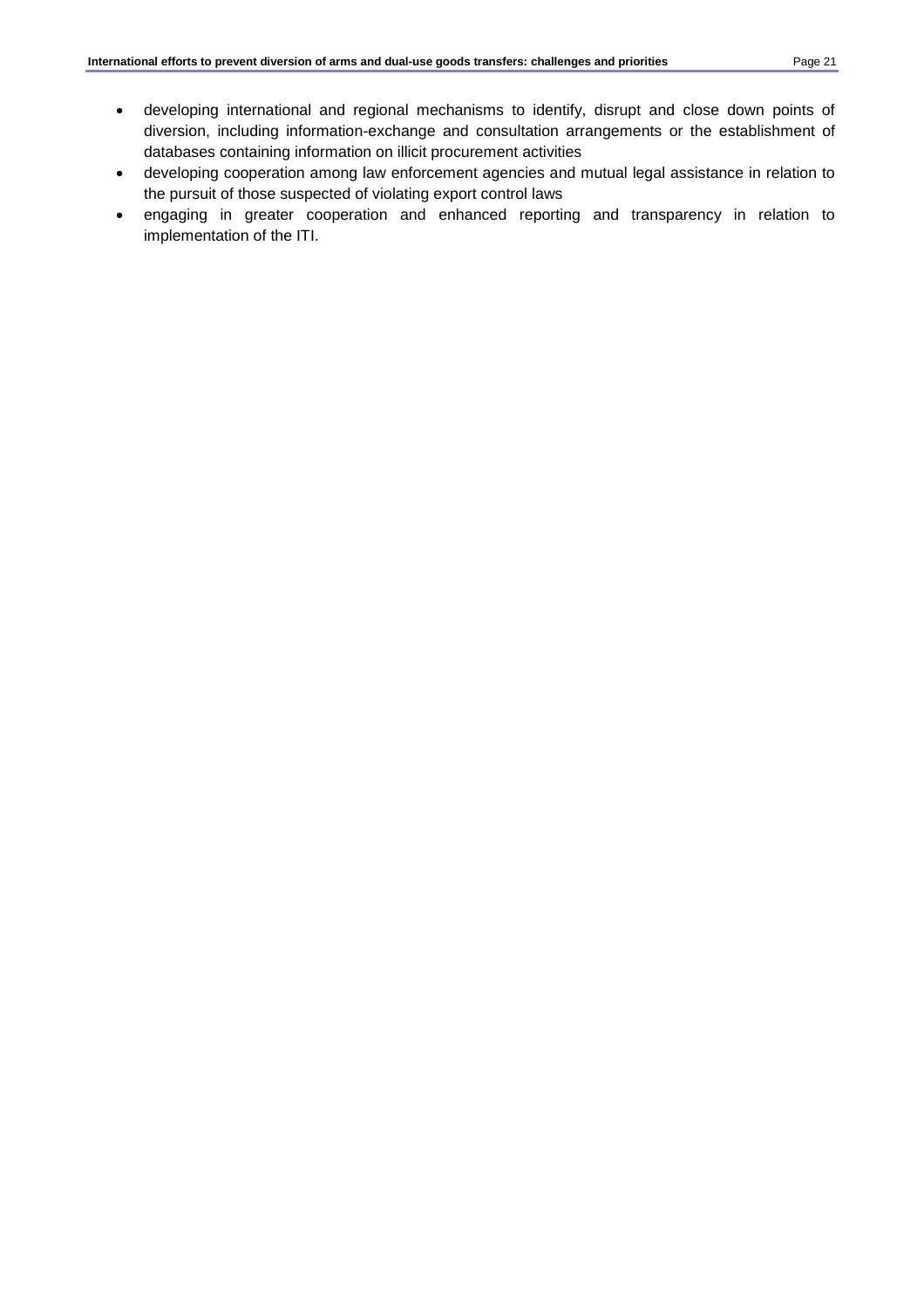# <span id="page-21-0"></span>**Annex: Additional agreements relevant to addressing the diversion of arms and dual-use goods**

## **I. Dual-Use Goods**

One of the central aims of the **Nuclear Suppliers Group**<sup>51</sup> (NSG), established in 1974, is to prevent transfers for peaceful purposes from being diverted to unsafeguarded nuclear-related activities. In 1992 the NSG established guidelines for transfers of nuclear-related dual-use equipment. These guidelines state that supplier states should not authorise transfers of dual-use nuclear equipment where there is an unacceptable risk of diversion, taking into account the previous history of a prospective recipient, and where there is reason to believe that there is a risk of diversion to "acts of nuclear terrorism".<sup>52</sup>

The adoption, in 1994, by the **European Community** of Council Regulation 3381/94 establishing a community regime for the control of exports of dual-use goods was also, in part, driven by a desire to eliminate the risk of diversion of dual-use goods.<sup>53</sup> In 2000, following the adoption of the 1998 EU Code of Conduct on Arms Exports (see below), the operative provisions of the EC dual-use regulations were amended to include a requirement that Member States pay consideration to the intended end-use and the risks of diversion, as well as to the EU Code itself, before authorising the transfer of dual-use items.<sup>54</sup>

In 2006 the **Wassenaar Arrangement** agreed **Best Practice Guidelines for the Licensing of Items on the Basic List and Sensitive List of Dual-Use Goods and Technologies.**<sup>55</sup> This sets out provisions that Participating States may adopt, at their own discretion, in respect of the transfer of dual-use goods on the Wassenaar Basic List and Sensitive List. These provisions allow for the use of global<sup>56</sup> or general<sup>57</sup> licences in relation to export of these goods and technologies, providing that the exporter is required to keep certain documentation detailing each transfer that has taken place. They also stipulate that general or global licences should not be used for transfers intended for prohibited or military end-use, while the possibility of Participating States revoking relevant licences is envisaged.

## **II. Conventional Arms**

## *i. Small arms and light weapons*

Given the growing concern over the proliferation and misuse of SALW over the past two decades, combined with the understanding that these weapons are particularly susceptible to diversion, a significant number of relevant multilateral agreements are focused solely on SALW.

The first international agreements to specifically address SALW control – the 2001 *UN Protocol against the Illicit Manufacturing of and Trafficking in Firearms, Their Parts and Components and Ammunition***<sup>58</sup>** (UN Firearms Protocol) and the 2001 **UN Programme of Action to Prevent, Combat and Eradicate the Illicit Trade in Small Arms and Light Weapons in All Its Aspects<sup>59</sup>** (UN Programme of Action) addressed the issue of diversion in only limited terms. The UN Firearms Protocol refers to the importance of physical security measures for firearms and the need for effective transfer and border controls in order to prevent diversion. On the other hand, the UN Programme of Action calls on states to control the production and

l <sup>51</sup> See http://www.nuclearsuppliersgroup.org/en/

<sup>52</sup> Nuclear Suppliers Group *Guidelines for Transfers of Nuclear-related Dual-use Equipment, Materials, Software and Related Technology*, June 2013 http://www.nuclearsuppliersgroup.org/images/Files/Updated\_control\_lists/Prague\_2013/NSG\_Part\_2\_Rev.\_9\_clean.pdf

<sup>53</sup> Preamble to *Council Regulation EC No 3381/94 of 19 December* 1994, http://eur-lex.europa.eu/legalcontent/EN/TXT/PDF/?uri=CELEX:31994R3381&from=EN

<sup>54</sup> See *Council Regulation (EC) No 428/2009 of 5 May 2009*, Article 12.1 (d) http://eurlex.europa.eu/LexUriServ/LexUriServ.do?uri=OJ:L:2009:134:0001:0269:en:PDF

<sup>55</sup> See http://www.wassenaar.org/wp-content/uploads/2016/01/09Best-Practice-Guidelines-for-the-Licensing-of-Items-on-the-Basic-List-and-Sensitive-List-of-Dual-Use-Goods-and-Technologies.pdf

<sup>&</sup>lt;sup>56</sup> A global licence is defined as one whereby 'a named exporter may export unrestricted quantities of specified goods to a specified group of countries or to specified end-users in a specified country or group of countries'. See *Wassenaar Arrangement Best Practice Guidelines for the Licensing of Items on the Basic List and Sensitive List of Dual-Use Goods and Technologies*, Ibid.

<sup>&</sup>lt;sup>57</sup> A general licence is available for use by any eligible exporter and allows 'the export of unrestricted quantities of identified list entries or range of goods, software and technology to a specified group of countries' See *Wassenaar Arrangement Best Practice Guidelines for the Licensing of Items on the Basic List and Sensitive List of Dual-Use Goods and Technologies*, Ibid.

<sup>58</sup> See [https://treaties.un.org/doc/source/RecentTexts/18-12\\_c\\_E.pdf](https://treaties.un.org/doc/source/RecentTexts/18-12_c_E.pdf)

<sup>59</sup> See<http://www.poa-iss.org/Poa/poahtml.aspx>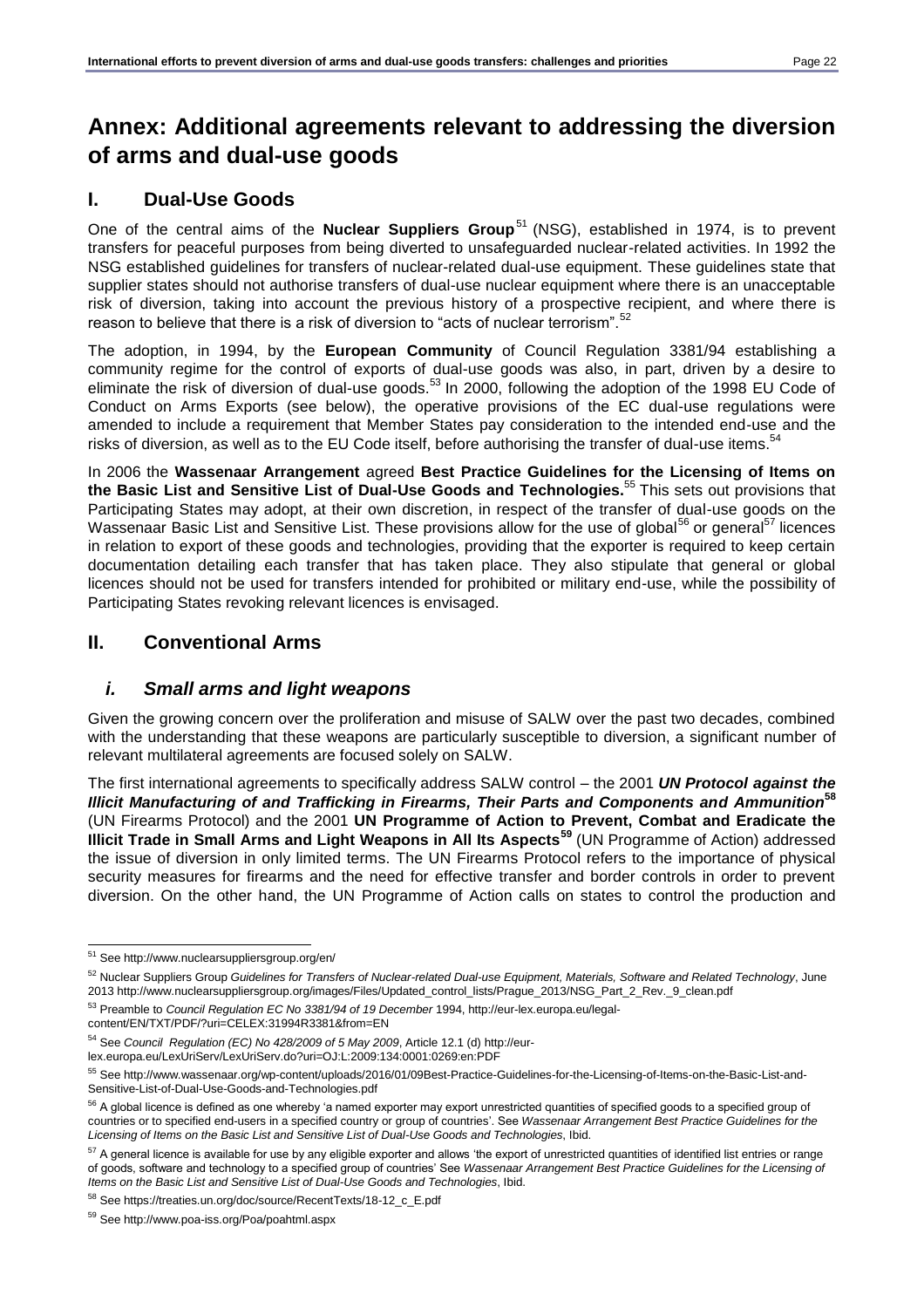transfer of SALW to prevent illicit trafficking and diversion and urges states to factor the risk of diversion into any export risk assessment.

At regional level, the 1997 **Inter-American Convention Against the Illicit Manufacturing of and Trafficking in Firearms, Ammunition, Explosives and Other Related Materials**<sup>60</sup> (OAS Convention) was the first to specifically address SALW control issues. Given that the OAS Convention provided the basis for the UN Firearms Protocol, provisions relating to diversion are similarly limited (see above).

In 2000 the **Organisation for Security and Cooperation in Europe** (OSCE) agreed a **Document on Small Arms and Light Weapons**<sup>61</sup> as the principal collective statement of OSCE states *vis a vis* controlling the illicit trade in SALW. The aims of the OSCE Document include combating illicit trafficking in SALW and preventing and reducing destabilising accumulations of SALW, with specific provisions relating to prevention of diversion. In particular it requires that participating states avoid transfers of SALW where there is a clear risk that they would be 'diverted to territories whose external relations are the internationally acknowledged responsibility of another state' or that they would be 'either re-sold (or otherwise diverted) within the recipient country or re-exported for purposes contrary to the aims of [the] document'. Moreover, the document states that when importing into or exporting SALW from their territory, Participating States should ensure that they 'retain adequate control over such transfers…to prevent the diversion of the small arms to any party other than the declared recipient.' Finally, it notes that '[i]n order to prevent the illegal diversion of small arms, the participating States are encouraged to establish appropriate procedures that would permit the exporting State to assure itself of the secure delivery of transferred small arms', possibly including 'a physical check of the shipment of small arms at the point of delivery'. In 2003, the OSCE published **The Handbook of Best**  Practices on Small Arms and Light Weapons,  $62$  a compendium of information relating to SALW control, which addresses a number of issues that are important within the context of preventing diversion of SALW, in particular:

- National controls over manufacture of SALW
- Marking, record-keeping and traceability of SALW
- National procedures for stockpile management and security
- National control of brokering activities
- Export control of small arms and light weapons

The need to trace SALW from the time of manufacture in order to detect possible points of diversion is identified in the handbook as a major rationale for the adoption of provisions relating to marking, record keeping and tracing and for international cooperation in this field. At the same time, the need to avoid transfers of SALW that might be re-exported or diverted to unauthorised end-users or for unauthorised purposes is a central tenet of the Best Practices for the Export Control of SALW.

In Africa, the 2000 **Bamako Declaration on an African Common Position on the Illicit Proliferation, Circulation and Trafficking of Small Arms and Light Weapons**<sup>63</sup> provided a comprehensive overview of the problem of SALW trafficking and co-ordinated African States' positions around the 2001 UN Programme of Action negotiations. While the issue of diversion is not explicitly addressed, related measures – such as the need for adequate SALW control legislation and capacity among enforcement agencies – are highlighted.

In the decade following the Bamako Declaration sub-regional agreements were reached in West, Central, East and Southern Africa. Both the 2006 **ECOWAS Convention on Small Arms and Light Weapons and Other Related Materials**<sup>64</sup> and the 2010 **Kinshasa Convention on Small Arms and Light Weapons and all Parts and Components that can be used for their Manufacture, Repair and Assembly**<sup>65</sup> require that a transfer of SALW should not be authorised (or should be denied) if it is likely to be (or might be) diverted in transit or by the importing country, or be re-exported. By comparison, neither the 2000 **SADC Protocol on the Control of Firearms, Ammunition and Other Related Materials**<sup>66</sup> nor the2000 **Nairobi Protocol for the Prevention, Control and Reduction of Small Arms and Light Weapons in the Great Lakes Region** 

l <sup>60</sup> See<http://www.oas.org/juridico/english/treaties/a-63.html>

<sup>61</sup> See<http://www.osce.org/fsc/20783?download=true>

<sup>62</sup> See<http://www.osce.org/fsc/13616>

<sup>63</sup> See [http://www.un.org/en/africa/osaa/pdf/au/cap\\_smallarms\\_2000.pdf](http://www.un.org/en/africa/osaa/pdf/au/cap_smallarms_2000.pdf)

<sup>64</sup> See<http://www.poa-iss.org/RegionalOrganizations/ECOWAS/ECOWAS%20Convention%202006.pdf>

<sup>65</sup> See<http://disarmament.un.org/treaties/t/kinshasa/text>

<sup>66</sup> See [http://www.sadc.int/files/8613/5292/8361/Protocol\\_on\\_the\\_Control\\_of\\_Firearms\\_Ammunition2001.pdf](http://www.sadc.int/files/8613/5292/8361/Protocol_on_the_Control_of_Firearms_Ammunition2001.pdf)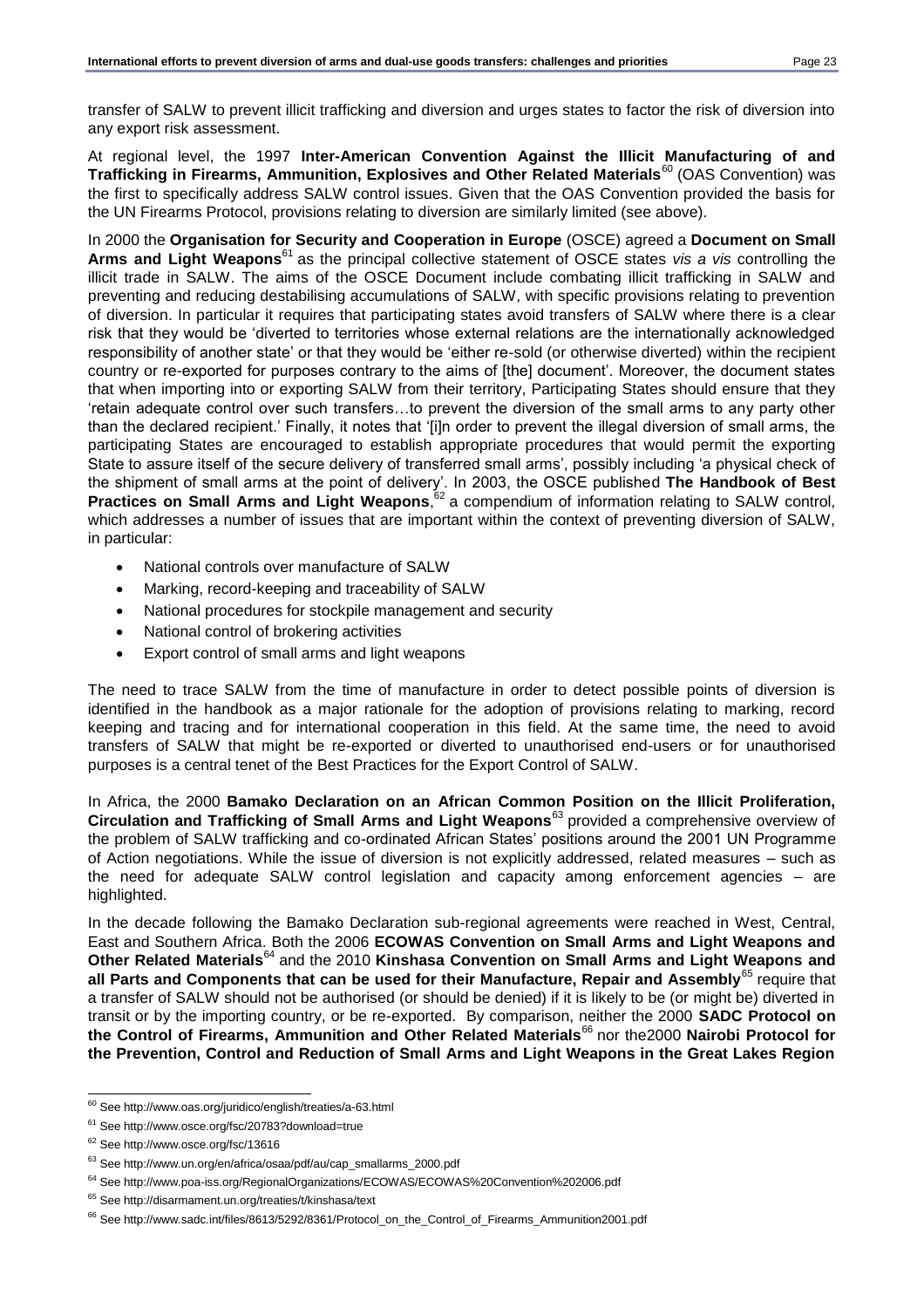and the Horn of Africa<sup>67</sup> specifically address the issue of diversion. However, a range of measures are specified which, if implemented fully, would help to reduce diversion risks. The associated 2005 **Best Practice Guidelines for the Implementation of the Nairobi Declaration and the Nairobi Protocol on SALW**<sup>68</sup> addresses diversion in the context of licensing SALW exports and recommends inclusion of a prohibition on (re)transfer, diversion and re-export without the approval of the original exporting state. Additionally, the 2011 **SADC Draft Guideline on the Co-ordinated Border Management**<sup>69</sup> suggests that, in order to prevent diversion of goods, provision be made for transit sheds close to border control points to allow for storage goods prior to declaration and clearance.

## *ii. All conventional arms*

The legally-binding 2008 **EU Common Position on Arms Exports**<sup>70</sup> (successor to the 1998 EU Code of Conduct on Arms  $Exports^{71}$ ) has specific and relatively detailed provisions for preventing diversion of arms exports. Criterion seven requires Member States to consider the '[e]xistence of a risk that the military technology or equipment will be diverted within the buyer country or re-exported under undesirable conditions' and, in doing so, to examine the legitimate defence and domestic security interests of the recipient country, the technical capacity of the recipient to use the items in question, the effectiveness or otherwise of export control in the recipient country, the risk of re-export, the risk of diversion to terrorists and the risk of reverse engineering or 'unintended technology transfer'.

In 2007 the **Wassenaar Arrangement** agreed **Best Practices to Prevent Destabilising Transfers of SALW through Air Transport**<sup>72</sup>, setting out a number of provisions that could be useful in tackling diversion. These include, in the context of an export licensing assessment, the possibility to request additional information from prospective exporters concerning the identity of an air transporter, the involvement of any relevant agents, the planned route for the air transportation of the goods and records of previous similar transfers undertaken by air. In addition, proof that the cargo has been unloaded in the end-user country may be requested. Participating States are also urged to exchange information about exporters, air carriers and agents that fail to comply with the relevant requirements. Complementing this agreement and that of the Elements for Effective Legislation on Arms Brokering, in 2011, the Wassenaar Arrangement issued **Elements for Controlling Transportation of Conventional Arms Between Third Countries** <sup>73</sup> . This agreement advances *inter alia* the prospect of Participating States introducing legislation to prevent their nationals from transporting arms between third countries in violation of UN Security Council Embargoes or in violation of arms transfer control legislation in importing and exporting states. The possibility is also raised of Participating States regulating transportation of arms by their nationals similar to the way in which third country arms brokering is controlled.

In 2011, the **Wassenaar Arrangement** concluded the **Best Practice Guidelines on Subsequent Transfer (Re-export) Controls for Conventional Weapons Systems**. <sup>74</sup> These guidelines seek to harmonise Participating States' approaches to re-export controls for conventional arms and encourage the adoption and implementation of end-user guarantees in the form of government-to-government agreements, end-user assurances and export licences for transfers of weapons and their means of production. In addition, it encourages:

- the inclusion of a clause that will not allow for subsequent re-export without the prior authorisation of the original exporting government
- an undertaking on the part of the importer that the arms will not be used for anything other than the declared purposes
- a clause stating that the goods will not be transferred to an unauthorised end-user within the recipient country.

Considerations are also set out which may be taken into account by an exporting state when reviewing whether or not to grant permission for the re-export of conventional arms or production facilities by an

l <sup>67</sup> See<http://www.poa-iss.org/RegionalOrganizations/RECSA/Nairobi%20Protocol.pdf>

<sup>68</sup> See<http://www.poa-iss.org/RegionalOrganizations/RECSA/Nairobi%20Best%20Practice%20Guidelines.pdf>

<sup>69</sup> See http://www.sadc.int/files/7613/7415/0086/SADC\_Coordinated\_Border\_Management\_Guidelines\_-\_Aug\_2011.pdf

<sup>70</sup> See<http://eur-lex.europa.eu/LexUriServ/LexUriServ.do?uri=OJ:L:2008:335:0099:0103:EN:PDF>

<sup>71</sup> See<http://www.consilium.europa.eu/uedocs/cmsUpload/08675r2en8.pdf>

<sup>72</sup> See [http://www.wassenaar.org/wp-content/uploads/2015/06/Best\\_Practices\\_to\\_Prevent\\_Destabilising\\_Transfers\\_of.pdf](http://www.wassenaar.org/wp-content/uploads/2015/06/Best_Practices_to_Prevent_Destabilising_Transfers_of.pdf)

<sup>73</sup> See<http://www.wassenaar.org/wp-content/uploads/2015/06/4-Elements-for-Controlling-Transportation-of-Conventional-Arms.pdf>

<sup>74</sup> See <http://www.wassenaar.org/wp-content/uploads/2015/06/3-Re-export.pdf>